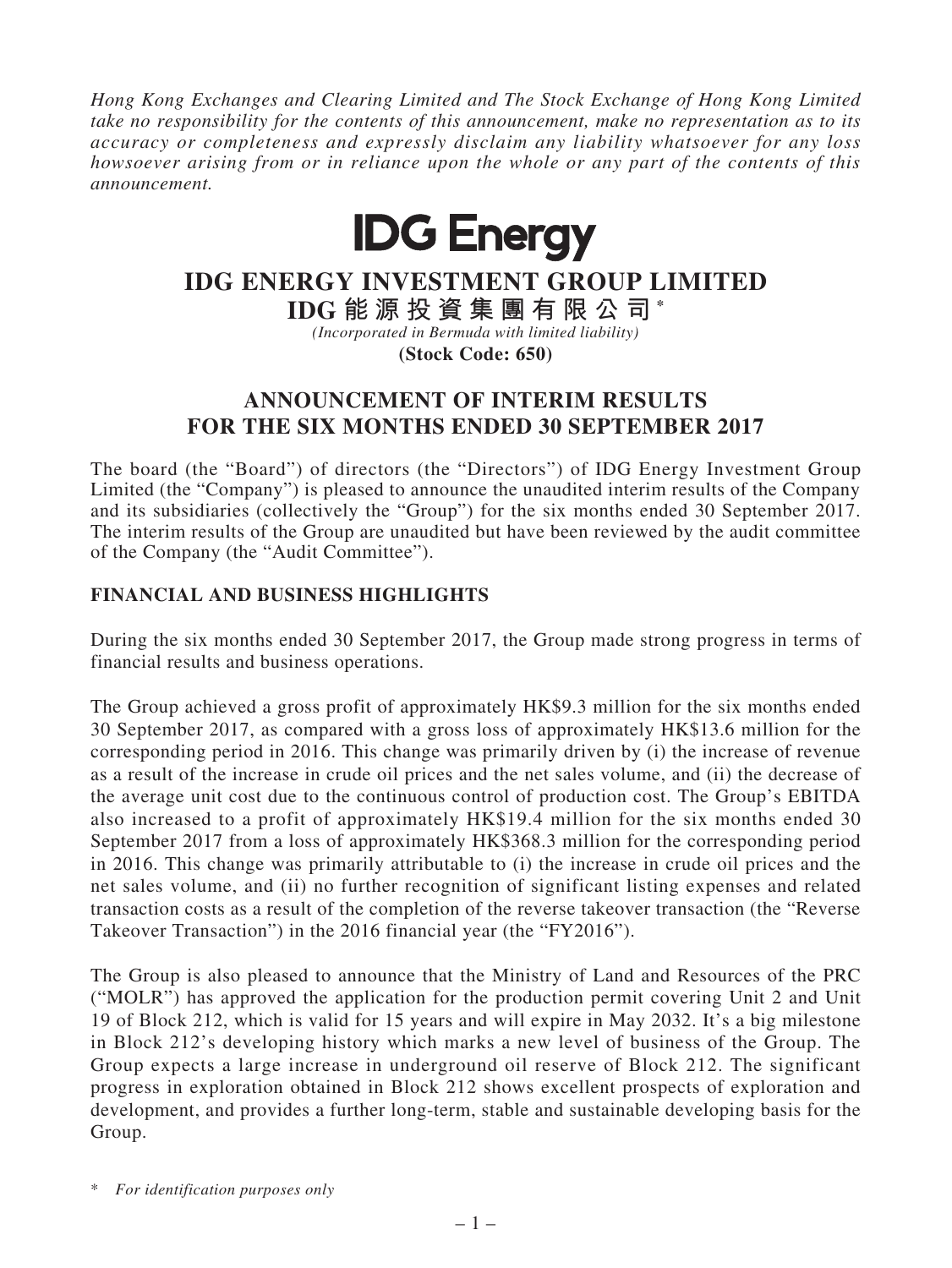The Group continued its drilling of wells for the six months ended 30 September 2017 and its oil production volume increased by approximately 30.6% to approximately 184,310 barrels as compared with that for the corresponding period in 2016. The Group's gross and net oil sales volume increased by approximately 28.0% to approximately 181,501 barrels and 145,201 barrels, respectively, and gross and net revenue increased by approximately 58.5% to approximately HK\$67.5 million and HK\$54.0 million, respectively, as compared with that for the corresponding period in 2016.

The Group has successfully developed a more diversified and balanced portfolio through selective investment regarding oil and gas assets at home and abroad.

On 28 July 2017, the Group completed the subscription of shares allotted and issued by 江西 九豐能源有限公司 (Jiangxi Jovo Energy Company Limited\*), which was principally engaged in clean energy businesses, including importing, processing and sale of the industrial products of liquified petroleum gas and liquified natural gas in China, for the consideration of RMB100 million (equivalent to approximately HK\$115.2 million). The Group believes that this strategic investment will not only bring good financial returns to the shareholders but also provide great advantages for the Group to capture the opportunities in China's growing natural gas market.

On 14 August 2017 (local time in Houston, Texas, the US), the Group conditionally agreed to grant a term loan (the "Term Loan") to Stonehold Energy Corporation ("Stonehold") to finance the acquisition of certain oil and gas assets in the US and the subsequent operations of such assets by Stonehold. On 26 September 2017 (local time in Houston, Texas, the US), the initial payment of the Term Loan with an amount of US\$165.0 million (approximately HK\$1,291.1 million) was released to Stonehold and the acquisition of such assets by Stonehold was consummated. The Group believes that the Term Loan will not only provide the shareholders with considerable fixed income but also with a possible upside economic benefit from such assets in case that the assets are disposed of in a favourable future market condition.

For details of the financial results and business operations of the Group during the six months ended 30 September 2017 and the relevant analysis, please refer to the sections headed "Financial Results", "Business Review", "Review of Exploration, Development and Mining Activities" and "Review of Financial Results" in this interim results announcement.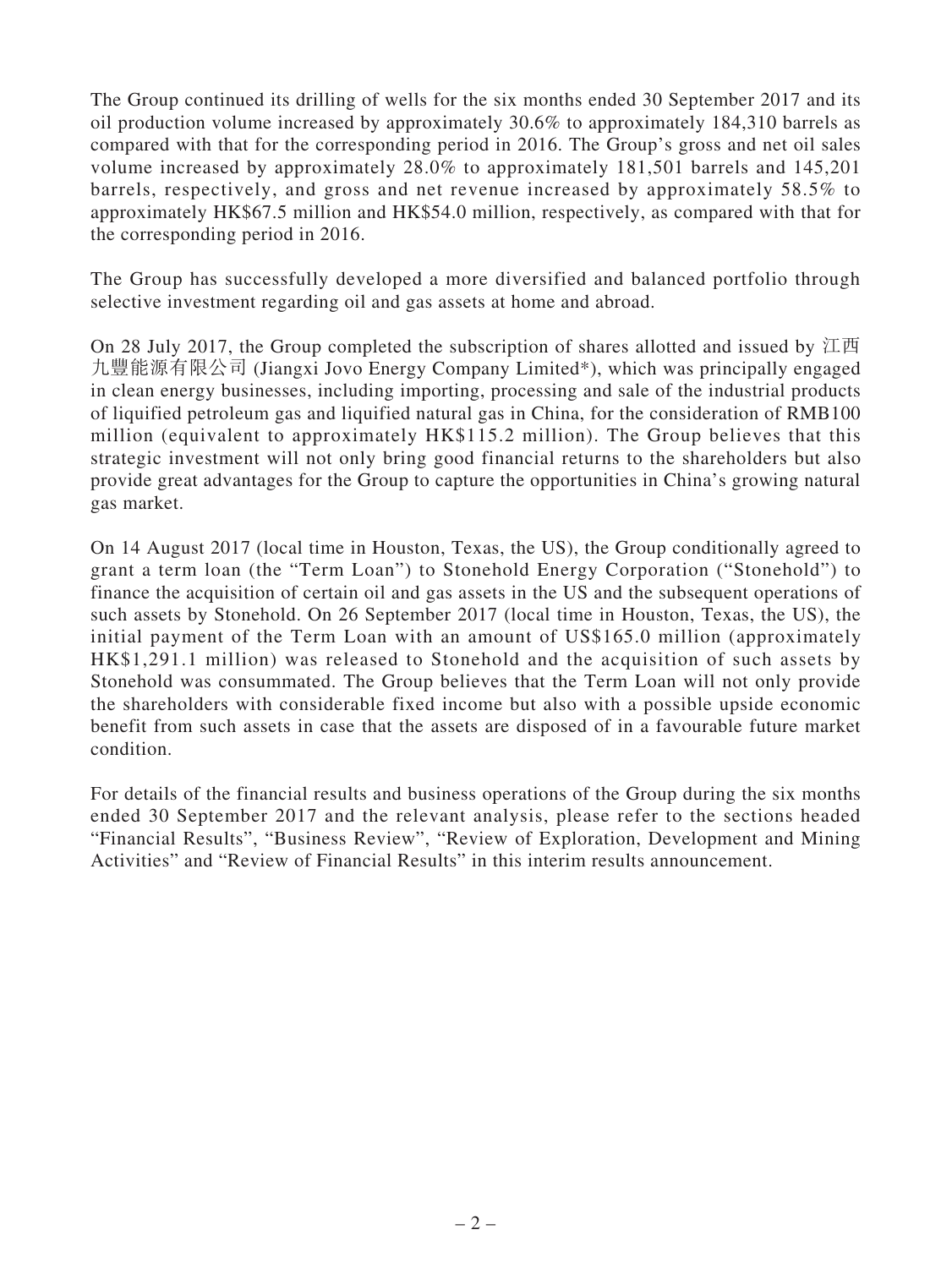### **FINANCIAL SUMMARY**

|                                                          | <b>Six months ended</b> |             |
|----------------------------------------------------------|-------------------------|-------------|
|                                                          | 30 September            |             |
|                                                          | 2017                    | 2016        |
|                                                          | <b>HK\$'000</b>         | HK\$'000    |
|                                                          | (Unaudited)             | (Unaudited) |
| <b>Revenue</b>                                           | 53,961                  | 34,038      |
| Gross profit/(loss)                                      | 9,323                   | (13,571)    |
| Loss for the period before deducting notional            |                         |             |
| listing expense                                          | (24, 637)               | (105, 058)  |
| <b>Notional listing expense</b>                          |                         | (294, 390)  |
| Loss for the period                                      | (24, 637)               | (399, 448)  |
| <b>EBITDA</b> (Note)                                     | 19,389                  | (368, 287)  |
| <b>Adjusted EBITDA</b> (Note)                            | 32,389                  | (7,667)     |
| <b>Basic and diluted loss per share (HK\$ per share)</b> | (0.01)                  | (0.33)      |
|                                                          | As at                   | As at       |
|                                                          | <b>30 September</b>     | 31 March    |
|                                                          | 2017                    | 2017        |
|                                                          | <b>HK\$'000</b>         | HK\$'000    |
|                                                          | (Unaudited)             | (Audited)   |
| Property, plant and equipment                            | 612,026                 | 513,241     |
| Cash and cash equivalents                                | 524,554                 | 1,134,521   |
| <b>Total assets</b>                                      | 2,700,411               | 2,839,398   |
| <b>Total equity</b>                                      | 2,053,996               | 2,077,364   |

#### *Note:*

Adjusted EBITDA refers to EBITDA adjusted to exclude non-recurring items, including listing expense and related transaction costs. The significant increase in EBITDA was primarily attributable to (i) the listing expense of approximately HK\$294.4 million and related transaction costs of approximately HK\$66.2 million recognized during the six months ended 30 September 2016, and there was no further recognition of such fees as a result of the completion of the Reverse Takeover Transaction; and (ii) the increase in crude oil prices and net sales volume.

The listing expense is a notional expense without any impact on the Group's net assets and cash flow.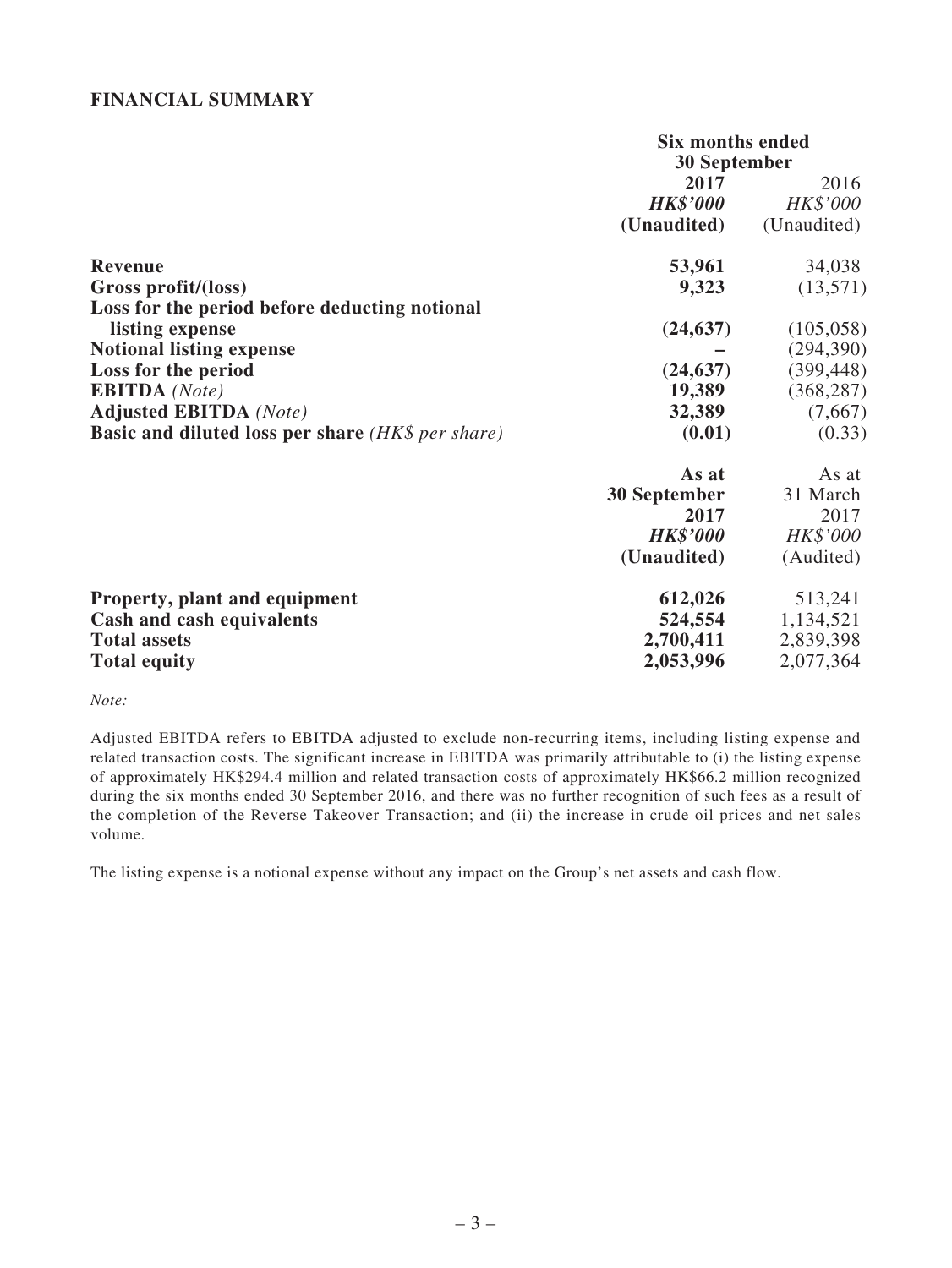# **OPERATING SUMMARY**

|                                                      | Six months ended<br><b>30 September</b> |         |
|------------------------------------------------------|-----------------------------------------|---------|
|                                                      |                                         |         |
|                                                      | 2017                                    | 2016    |
| Gross production volume (barrels)                    | 184,310                                 | 141,145 |
| Gross sales volume (barrels)                         | 181,501                                 | 141,749 |
| Net sales volume (barrels)                           | 145,201                                 | 113,400 |
| Average unit selling price (HK\$ per barrel)         | 372                                     | 300     |
| Average daily gross production volume (barrels)      | 1,024                                   | 784     |
| Average unit production cost before depreciation and |                                         |         |
| amortisation (HK\$ per barrel)                       | 99                                      | 196     |
| Average unit production cost (HK\$ per barrel)       | 243                                     | 335     |

**Total number of wells as at 30 September 2017**

| Oil producers                | 108 |
|------------------------------|-----|
| Water injectors              | 23  |
| Bailing wells                | 14  |
| Dry holes                    | 12  |
| <b>Total number of wells</b> | 157 |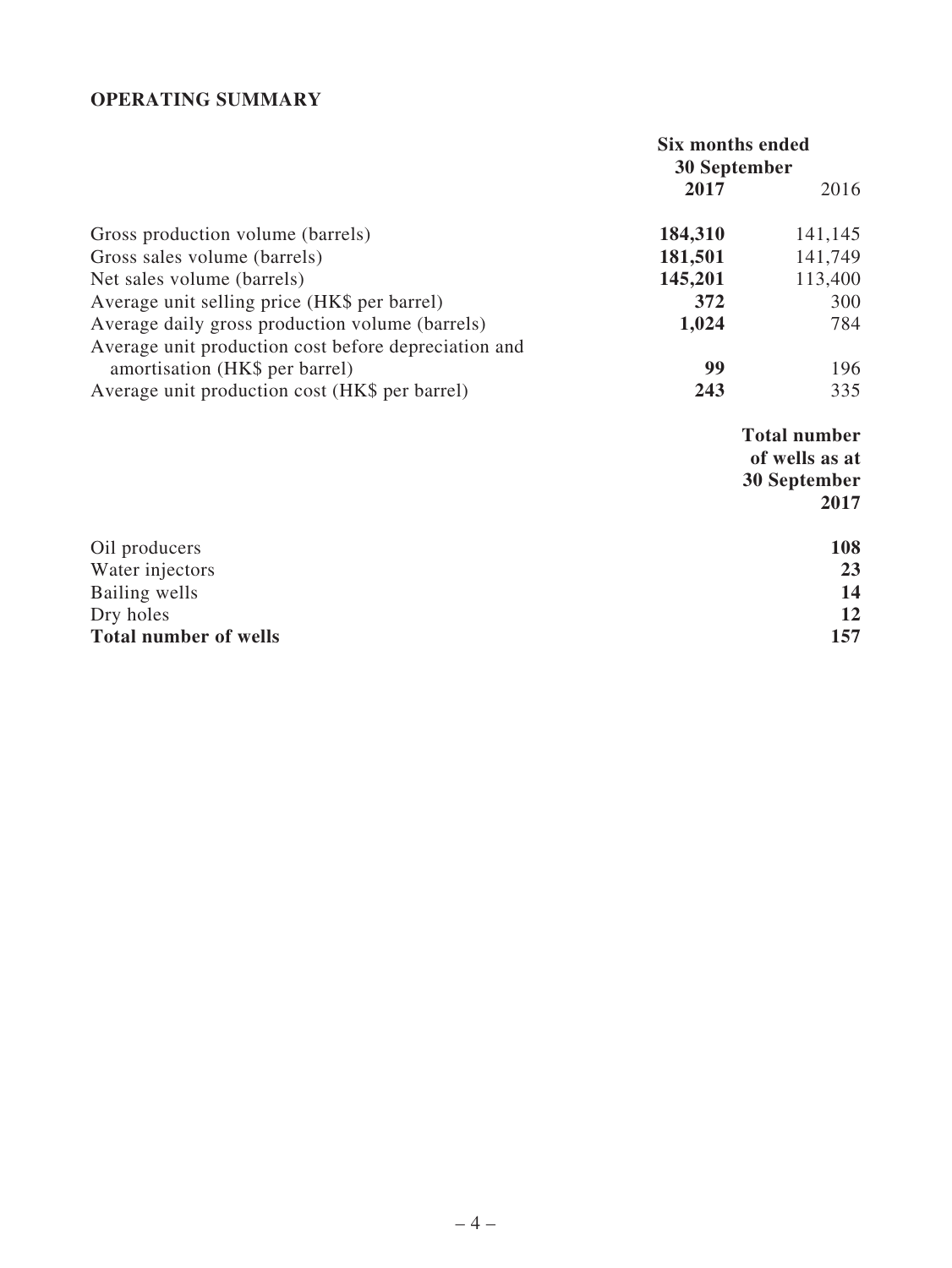# **FINANCIAL RESULTS**

# **CONSOLIDATED STATEMENT OF PROFIT OR LOSS**

*FOR THE SIX MONTHS ENDED 30 SEPTEMBER 2017 — UNAUDITED (Expressed in Hong Kong dollars)*

|                                               |             | <b>Six months ended</b><br><b>30 September</b> |            |
|-----------------------------------------------|-------------|------------------------------------------------|------------|
|                                               |             | 2017                                           | 2016       |
|                                               | <b>Note</b> | <b>HK\$'000</b>                                | HK\$'000   |
| <b>Revenue</b>                                | 5           | 53,961                                         | 34,038     |
| Cost of sales                                 |             | (44, 638)                                      | (47, 609)  |
| Gross profit/(loss)                           |             | 9,323                                          | (13,571)   |
| Administrative expenses                       |             | (27,707)                                       | (11,254)   |
| Taxes other than income tax                   |             | (3,631)                                        | (2,397)    |
| Exploration expenses, including dry holes     |             | (529)                                          | (353)      |
| Listing expense and related transaction costs |             |                                                | (360, 620) |
| <b>Loss from operations</b>                   |             | (22, 544)                                      | (388, 195) |
| Finance income                                |             | 15,153                                         | 15         |
| Finance costs                                 |             | (11, 890)                                      | (6, 645)   |
| Net finance income/(costs)                    | 6(a)        | 3,263                                          | (6,630)    |
| <b>Loss before taxation</b>                   | 6           | (19, 281)                                      | (394, 825) |
| Income tax                                    | 7           | (5,356)                                        | (4,623)    |
| Loss for the period                           |             | (24, 637)                                      | (399, 448) |
| Loss per share<br>Basic and diluted           | 8           |                                                |            |
|                                               |             | HK\$(0.01)                                     | HK\$(0.33) |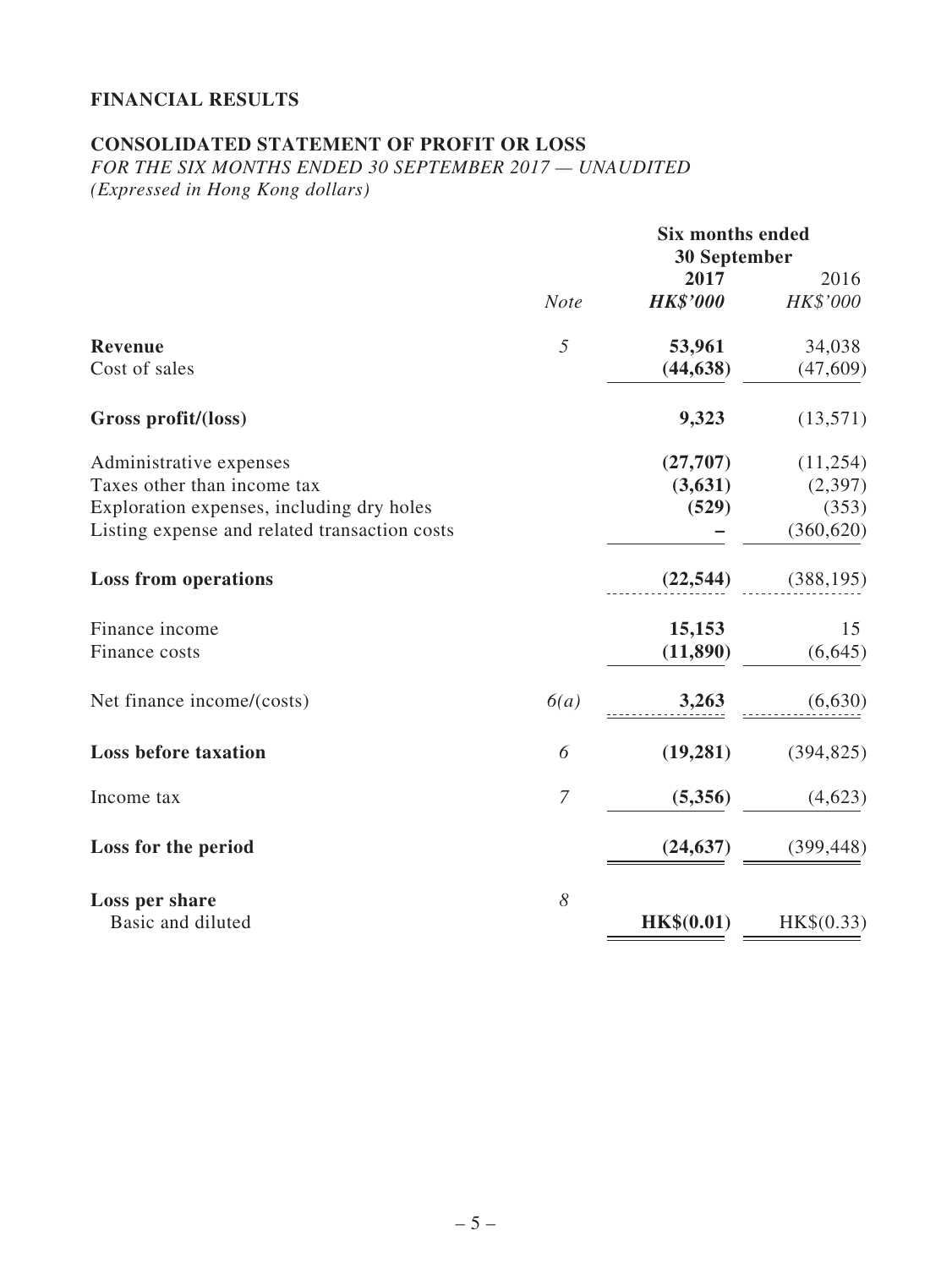# **CONSOLIDATED STATEMENT OF PROFIT OR LOSS AND OTHER COMPREHENSIVE INCOME**

*FOR THE SIX MONTHS ENDED 30 SEPTEMBER 2017 — UNAUDITED (Expressed in Hong Kong dollars)*

|                                                                                                           | Six months ended |            |
|-----------------------------------------------------------------------------------------------------------|------------------|------------|
|                                                                                                           | 30 September     |            |
|                                                                                                           | 2017             | 2016       |
|                                                                                                           | <b>HK\$'000</b>  | HK\$'000   |
| Loss for the period                                                                                       | (24, 637)        | (399, 448) |
| Other comprehensive income for the period<br>(after tax and reclassification adjustments)                 |                  |            |
| Items that may be reclassified subsequently to profit or loss:<br>Exchange differences on translation of: |                  |            |
| financial statements of overseas subsidiaries                                                             | 10,451           | (9,769)    |
| Other comprehensive income for the period                                                                 | 10,451           | (9,769)    |
| Total comprehensive income for the period                                                                 | (14, 186)        | (409, 217) |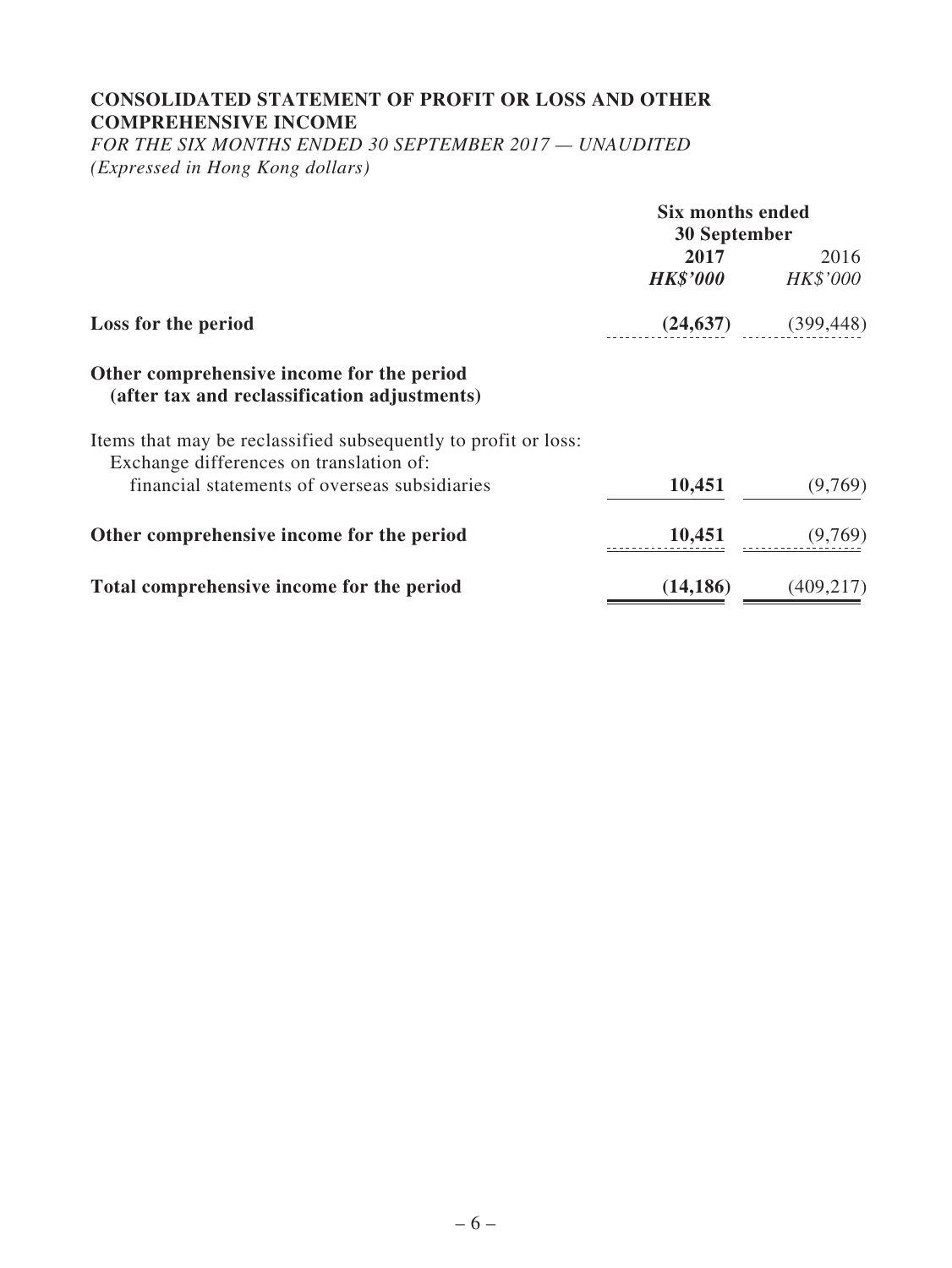# **CONSOLIDATED STATEMENT OF FINANCIAL POSITION**

*AT 30 SEPTEMBER 2017 — UNAUDITED*

*(Expressed in Hong Kong dollars)*

|                                                       |             | At                  | At        |
|-------------------------------------------------------|-------------|---------------------|-----------|
|                                                       |             | <b>30 September</b> | 31 March  |
|                                                       |             | 2017                | 2017      |
|                                                       | <b>Note</b> | <b>HK\$'000</b>     | HK\$'000  |
| <b>Non-current assets</b>                             |             |                     |           |
| Property, plant and equipment                         |             | 612,026             | 513,241   |
| Construction in progress                              |             | 7,950               | 4,792     |
| Intangible assets                                     |             | 27,756              | 27,051    |
| Lease prepayments                                     |             | 10,578              | 10,268    |
| Financial assets at fair value through profit or loss | 9           | 1,410,773           |           |
| Other non-current assets                              |             | 32,610              | 33,044    |
|                                                       |             |                     |           |
|                                                       |             | 2,101,693           | 588,396   |
| <b>Current assets</b>                                 |             |                     |           |
| Inventories                                           |             | 7,072               | 4,060     |
| Trade receivables                                     | 10          | 39,991              | 49,368    |
| Other receivables                                     | 10          | 18,426              | 1,063,053 |
| Financial assets at fair value through profit or loss | 9           | 8,675               |           |
| Cash and cash equivalents                             | 11          | 524,554             | 1,134,521 |
|                                                       |             |                     | 2,251,002 |
|                                                       |             | 598,718             |           |
| <b>Current liabilities</b>                            |             |                     |           |
| Trade and other payables                              | 12          | 283,946             | 272,893   |
| Bank and other borrowings                             |             |                     | 101,375   |
|                                                       |             | 283,946             | 374,268   |
| <b>Net current assets</b>                             |             | 314,772             | 1,876,734 |
|                                                       |             |                     |           |
| <b>Total assets less current liabilities</b>          |             | 2,416,465           | 2,465,130 |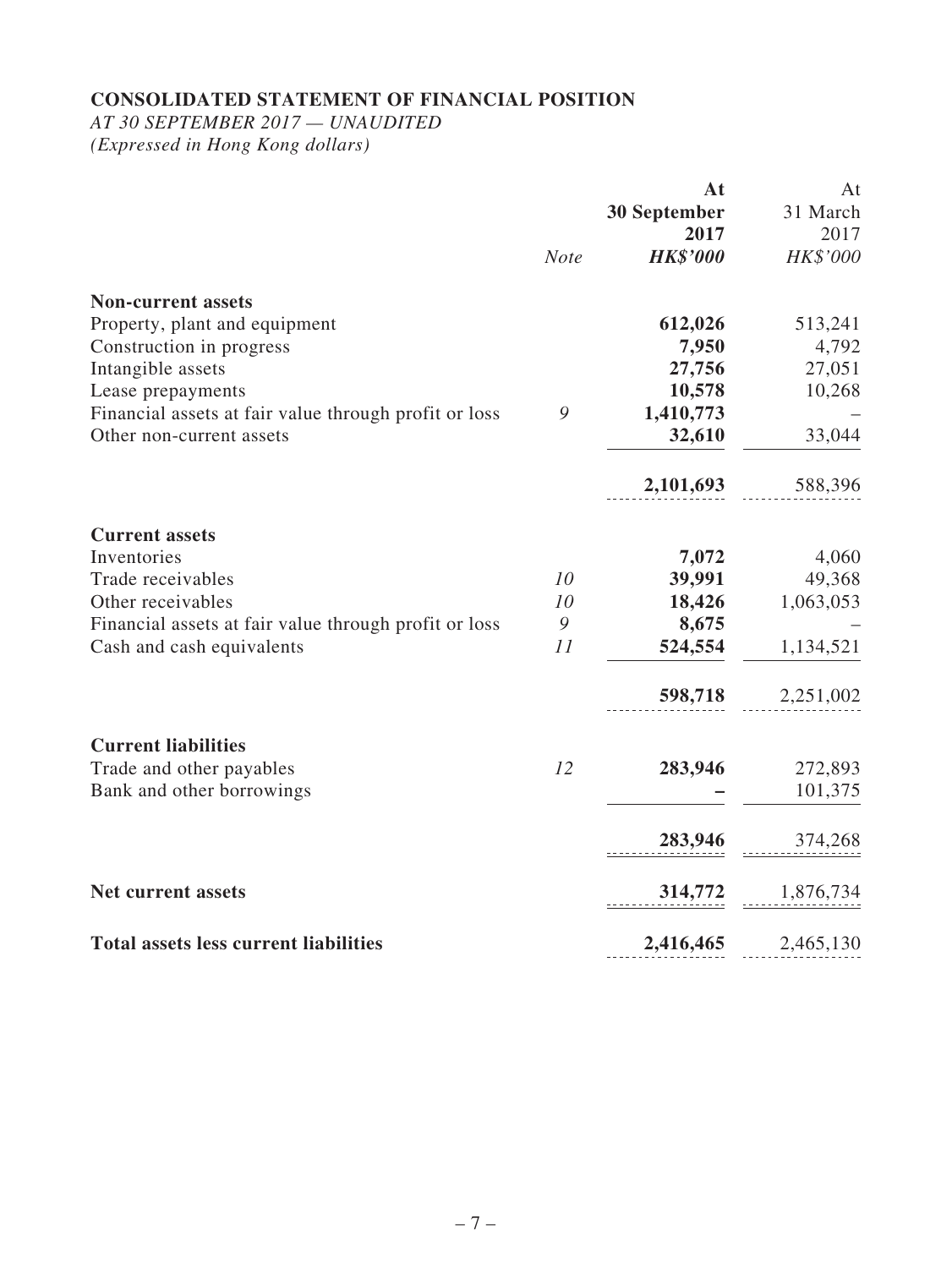### **CONSOLIDATED STATEMENT OF FINANCIAL POSITION**

*AT 30 SEPTEMBER 2017 — UNAUDITED (Expressed in Hong Kong dollars)*

**At 30 September 2017** At 31 March 2017 *Note HK\$'000 HK\$'000* **Non-current liabilities** Convertible bonds *13* **64,188** 116,541 Convertible note *14* **226,574** 222,615 Deferred tax liabilities **19,558** 13,493 Provisions **52,149** 35,117 **362,469** 387,766 **NET ASSETS** 2,053,996 2,077,364 **CAPITAL AND RESERVES** Share capital *15(b)* **46,094** 43,646 Reserves **2,007,902** 2,033,718 **TOTAL EQUITY 2,053,996** 2,077,364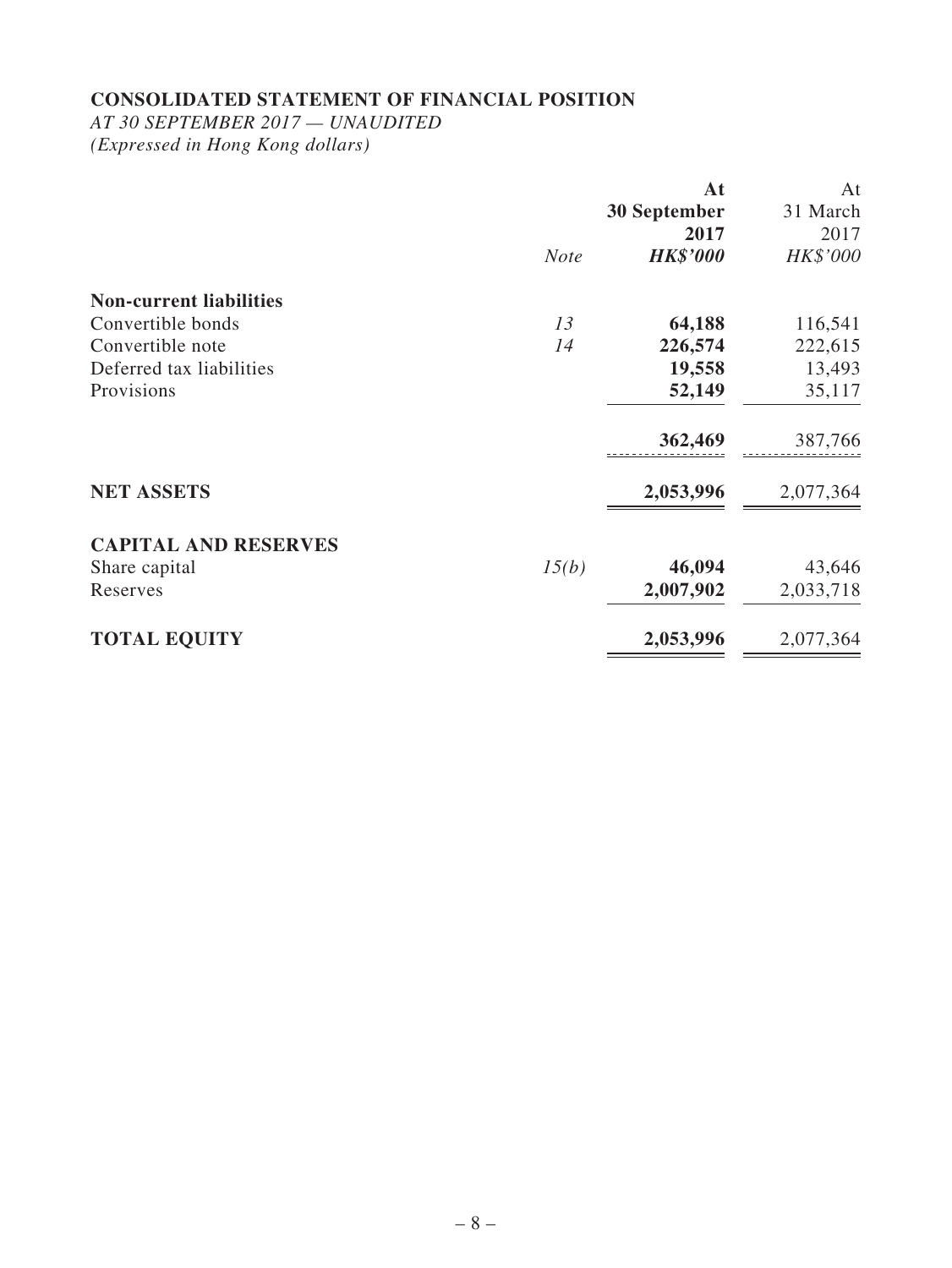## **NOTES TO THE UNAUDITED INTERIM FINANCIAL INFORMATION**

*(Expressed in Hong Kong dollars unless otherwise indicated)*

#### **1 GENERAL INFORMATION**

IDG Energy Investment Group Limited (the "Company") was incorporated in Bermuda as an exempted company with limited liability and its shares are listed on the Main Board of The Stock Exchange of Hong Kong Limited (the "Stock Exchange"). The Company's registered office is located at Clarendon House, 2 Church Street, Hamilton HM 11, Bermuda and its head office and principal place of business is located at Suite 2302, Wing On Centre, 111 Connaught Road Central, Hong Kong.

On 29 July 2016 (the "Completion Date"), the Company completed a reverse takeover transaction (the "Reverse Takeover Transaction") which involved, among others, the acquisition by the Company of the entire equity interest of Xilin Gol League Hongbo Mining Development Company Limited 錫林郭勒盟宏博 礦業開發有限公司 ("Hongbo Mining"), a limited liability company established in the People's Republic of China ("PRC"), with Titan Gas Technology Investment Limited ("Titan Gas") becoming the majority shareholder of the combined group as a result. Hongbo Mining is treated as the acquirer for accounting purpose. Accordingly, these interim condensed consolidated financial information have been prepared as a continuation of the financial statements of Hongbo Mining, and the results of the Company have been consolidated since 29 July 2016, the completion date of the Reverse Takeover Transaction.

During the six months ended 30 September 2017, the Company and its subsidiaries (the "Group") were principally engaged in the exploration, development, production and sale of crude oil in the PRC.

At 30 September 2017, the directors consider the immediate parent of the Group to be Titan Gas, incorporated in the British Virgin Islands, which is 84.22% held by Titan Gas Technology Holdings Limited. Titan Gas Technology Holdings Limited is owned as to 35.13% by Standard Gas Capital Limited, 49.14% by IDG-Accel China Capital II L.P. and IDG-Accel China Capital II Investors L.P., 8.05% by Mr. Wang Jingbo and 6.87% by Kingsbury International Holdings Co., Ltd., 0.73% by Zhang Weiwei and 0.08% by Bryce Wayne Lee.

#### **2 BASIS OF PREPARATION**

This interim financial information has been prepared in accordance with the applicable disclosure provisions of the Rules Governing the Listing of Securities on The Stock Exchange of Hong Kong Limited, including compliance with Hong Kong Accounting Standard (HKAS) 34, *Interim financial reporting*, issued by the Hong Kong Institute of Certified Public Accountants (HKICPA). It was authorised for issue on 24 November 2017.

The interim financial information has been prepared in accordance with the same accounting policies adopted in the Company's annual financial statements for the year ended 31 March 2017, except for the early adoption of HKFRS 9 issued in July 2014 and accounting policy changes that are expected to be reflected in the annual financial statements for the year ending 31 March 2018. Details of any changes in accounting policies are set out in Note 3.

The preparation of an interim financial information in conformity with HKAS 34 requires management to make judgements, estimates and assumptions that affect the application of policies and reported amounts of assets and liabilities, income and expenses on a year to date basis. Actual results may differ from these estimates.

This interim financial information contains condensed consolidated financial statements and selected explanatory notes. The notes include an explanation of events and transactions that are significant to an understanding of the changes in financial position and performance of the Group since the annual financial statements for the year ended 31 March 2017. The condensed consolidated interim financial statements and notes thereon do not include all of the information required for full set of financial statements prepared in accordance with HKFRSs.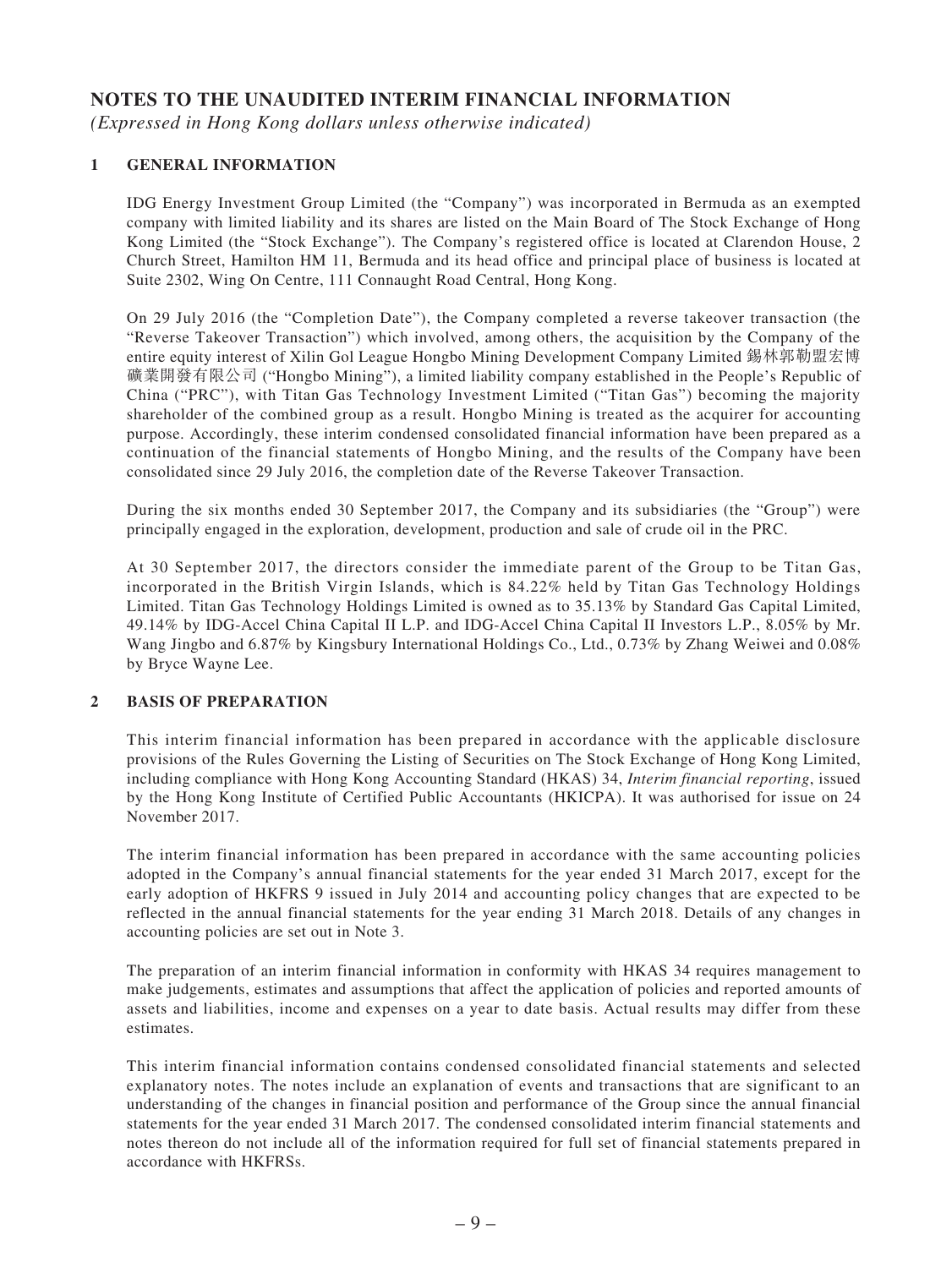#### **3 CHANGES IN ACCOUNTING POLICIES**

The HKICPA has issued several amendments to HKFRSs that are first effective for the current accounting period of the Group. None of these development has had a material effect on how the Group's results and financial position for the current or prior periods have been prepared or presented in this interim financial information.

The Group has not applied any new standard or interpretation that is not yet effective for the current accounting period except for early adoption of HKFRS 9, *Financial Instruments*.

#### **HKFRS 9,** *Financial Instruments*

The Group has early adopted HKFRS 9, *Financial Instruments*, issued in July 2014 with a date of initial application of 1 January 2018. The requirements of HKFRS 9 represent a significant change from HKAS 39, *Financial instruments: Recognition and Measurement*.

As a result of the adoption of HKFRS 9, the Group adopted consequential amendments to HKFRS 7, *Financial instruments: Disclosures*, that are applied to disclosures about the year ending 31 March 2018 but generally have not been applied to comparative information.

#### *(i) Classification of financial assets and financial liabilities*

HKFRS 9 contains three principal classification categories for financial assets: measured at amortised cost, fair value through other comprehensive income (FVOCI) and fair value through profit or loss (FVTPL). The classification of financial assets under HKFRS 9 is generally based on the business model in which a financial asset is managed and its contractual cash flow characteristics. The standard eliminates the previous HKAS 39 categories of held to maturity, loans and receivables and available for sale. Under HKFRS 9, derivatives embedded in contracts where the host is a financial asset in the scope of the standard are never separated. Instead, the hybrid financial instrument as a whole is assessed for classification.

The adoption of HKFRS 9 has not had a significant effect on the Group's accounting policies for financial liabilities.

#### *(ii) Impairment of financial assets*

HKFRS 9 replaces the "incurred loss" model in HKAS 39 with an "expected credit loss" (ECL) model. The new impairment model applies to financial assets measured at amortised cost, lease receivables and debt investments at FVOCI, but not to investments in equity instrument. Under HKFRS 9, credit losses are recognised earlier than under HKAS 39.

#### *(iii) Effective date and transitional provisions*

The general principle of HKFRS 9 is to apply the standard retrospectively in accordance with HKAS 8, *Accounting Policies, Changes in Accounting Estimates and Errors*. For the new classification and measurement requirements, the Group has elected for the exception from the requirement to restate comparative information as set out in the transitional provisions. As a result, the comparative information provided continues to be accounted for in accordance with the Group's previous accounting policy. For the new impairment model, changes in accounting policies resulting from the adoption of HKFRS 9 (2014) have been applied retrospectively. There is no difference in the carrying amounts of financial assets and financial liabilities resulting from the adoption of HKFRS 9 are recognised in accumulated losses as at 1 April 2017.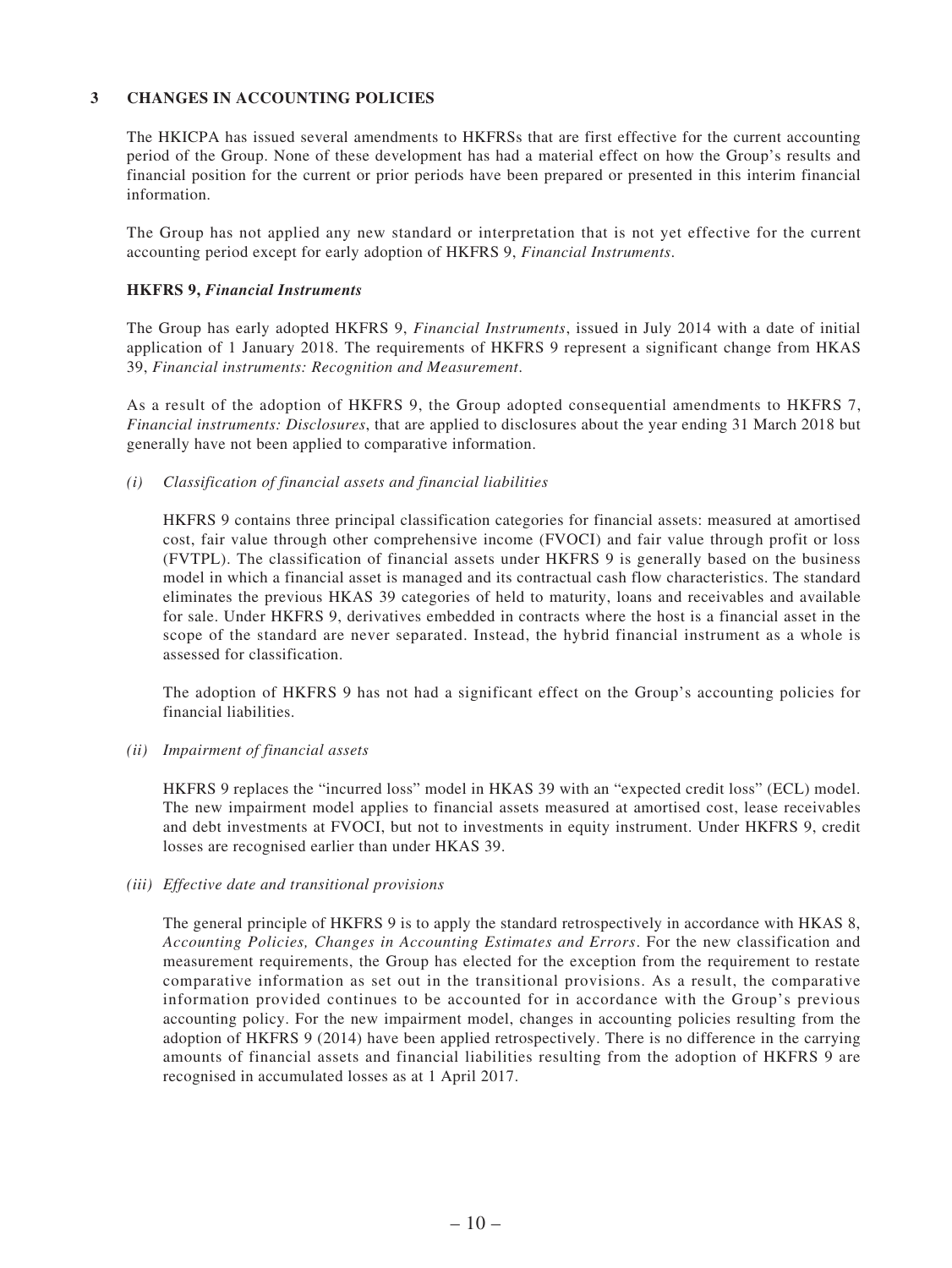#### **4 SEGMENT REPORTING**

The Group's principal activities are upstream oil exploration, development and production as carried out by Hongbo Mining. The Group's most senior executive management regularly review its financial statements as a whole to assess the performance and make resource allocation decisions. Accordingly, no segment information is presented.

The Group's external customer and non-current assets (excluded deferred tax assets and financial instruments) are located in the PRC.

#### **5 REVENUE**

The Group is engaged in the exploration, development, production and sale of crude oil. Revenue represents the sales value of crude oil supplied to the customers, net of value added tax. The Group's customer includes only one major customer with whom transactions have exceeded 10% of the Group's revenues.

#### **6 LOSS BEFORE TAXATION**

Loss before taxation is arrived at after charging/(crediting):

#### **(a) Net finance income/(costs)**

|                                                                       | Six months ended<br>30 September |          |
|-----------------------------------------------------------------------|----------------------------------|----------|
|                                                                       | 2017                             | 2016     |
|                                                                       | <b>HK\$'000</b>                  | HK\$'000 |
| Interest income                                                       | 2,703                            | 15       |
| Net gain on financial assets at FVTPL                                 | 5,799                            |          |
| Changes in fair value on the derivative component of convertible note | 2,317                            |          |
| Foreign exchange gain, net                                            | 4,203                            |          |
| Gain on modifications of terms of convertible bonds                   | 131                              |          |
| Interest on bank and other borrowings                                 | (1,719)                          | (2,600)  |
| Interest expenses on convertible bonds and convertible note           | (9,085)                          | (2,894)  |
| <b>Others</b>                                                         | (1,086)                          | (1,151)  |
|                                                                       | 3.263                            | (6.630)  |

#### **(b) Other items**

|                                                                   | Six months ended<br>30 September |                 |
|-------------------------------------------------------------------|----------------------------------|-----------------|
|                                                                   | 2017                             | 2016            |
|                                                                   | <b>HK\$'000</b>                  | <i>HK\$'000</i> |
| Amortisation                                                      | 2.171                            | 2,126           |
| Depreciation                                                      | 25,695                           | 18,918          |
| Operating leases charges: minimum lease payments — buildings      | 942                              | 571             |
| Expenses incurred in relation to the Reverse Takeover Transaction |                                  |                 |
| — Listing expense                                                 |                                  | 294,390         |
| — Other transaction costs                                         |                                  | 66,230          |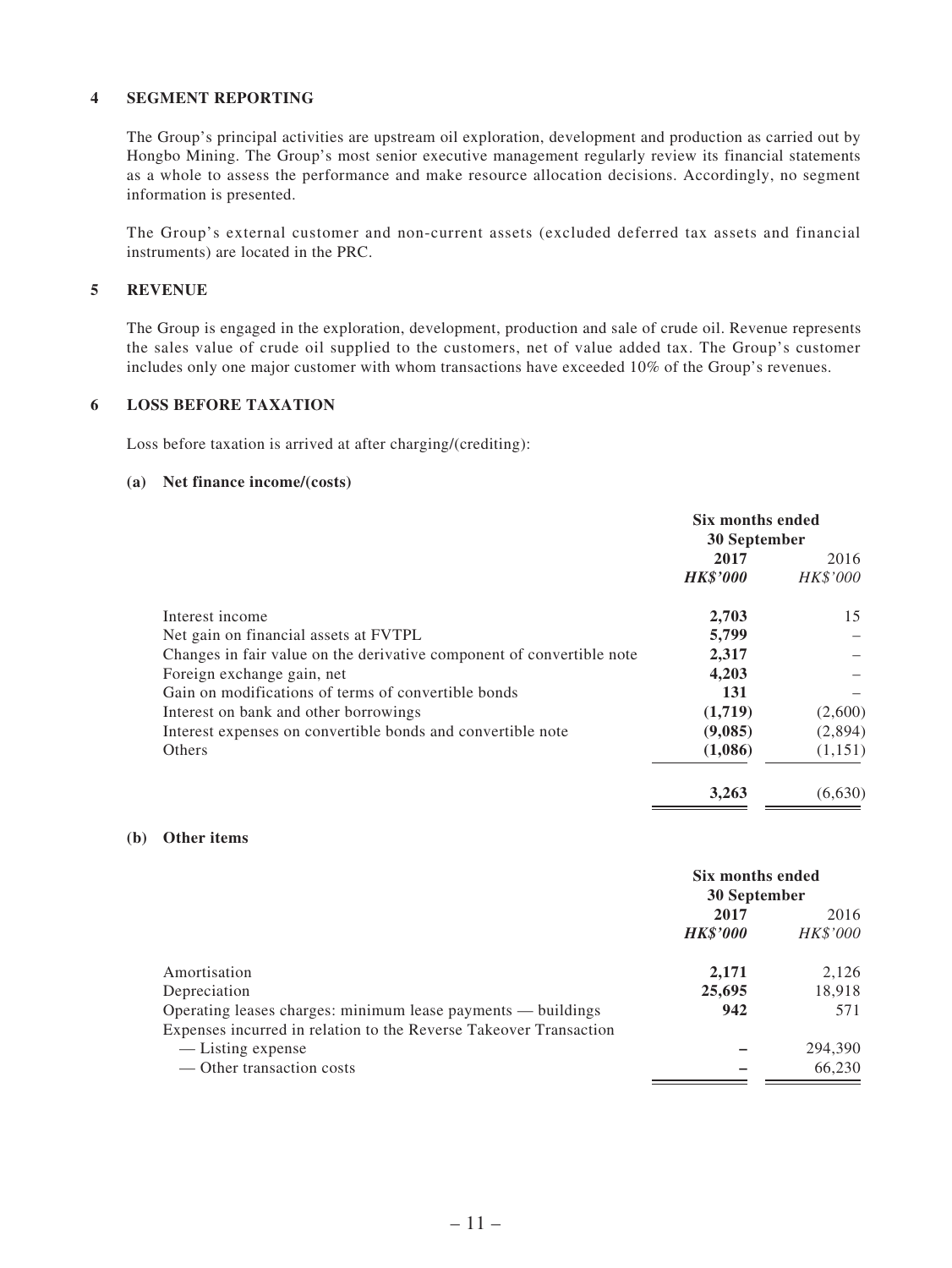#### **7 INCOME TAX**

|                                                     | Six months ended<br>30 September |          |
|-----------------------------------------------------|----------------------------------|----------|
|                                                     | 2017                             | 2016     |
|                                                     | <b>HK\$'000</b>                  | HK\$'000 |
| Deferred tax                                        |                                  |          |
| — Origination and reversal of temporary differences | 5,356                            | 4.623    |

Pursuant to the rules and regulations of Bermuda and the British Virgin Islands (the "BVI"), the Group is not subject to any income tax in Bermuda and the BVI.

Hongbo Mining and other PRC incorporated subsidiaries of the Company are subject to PRC enterprise income tax at the statutory rate of 25%.

Certain Hong Kong incorporated subsidiaries of the Company are subject to Hong Kong Profits Tax which is calculated at 16.5% of the estimated assessable profits.

No provisions for Hong Kong profits tax and PRC enterprise income tax have been made as the Group does not have any estimated assessable income arising in Hong Kong or the PRC for both the current and prior period.

#### **8 LOSS PER SHARE**

#### **(a) Basic loss per share**

The calculation of basic loss per share is based on the loss attributable to ordinary equity shareholders of the Company of HK\$24,637,000 (six months ended 30 September 2016: HK\$399,448,000) and the weighted average of 1,853,430,000 ordinary shares (six months ended 30 September 2016: 1,196,508,000 shares) in issue during the interim period.

#### **(b) Diluted loss per share**

No adjustment has been made to the basic loss per share amounts presented for the six months ended 30 September 2017 and 2016 in respect of a dilution as the impact of the convertible bonds, convertible note and preferred shares had an anti-dilutive effect on the basic loss per share amounts presented.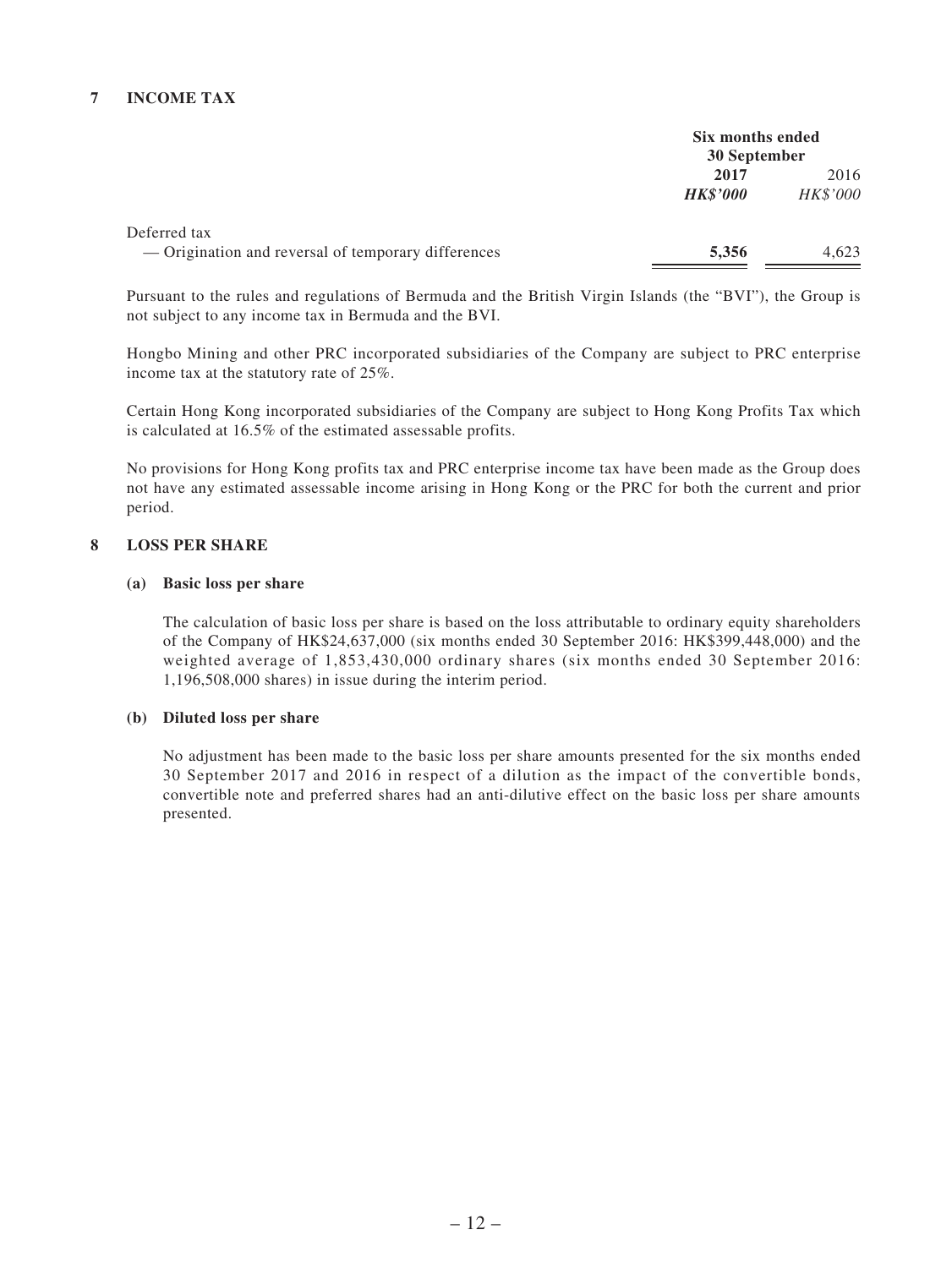#### **9 FINANCIAL ASSETS AT FAIR VALUE THROUGH PROFIT OR LOSS**

|                                      | At              | At       |
|--------------------------------------|-----------------|----------|
|                                      | 30 September    | 31 March |
|                                      | 2017            | 2017     |
|                                      | <b>HK\$'000</b> | HK\$'000 |
| <b>Non-current assets</b>            |                 |          |
| Term Loan to Stonehold (note $(i)$ ) | 1,294,323       |          |
| JOVO investment (note (ii))          | 116,450         |          |
|                                      | 1,410,773       |          |
| <b>Current assets</b>                |                 |          |
| Trading securities                   | 5,717           |          |
| Bank financing products              | 2,958           |          |
|                                      | 8,675           |          |

#### *Notes:*

(i) On 21 November 2016 (local time in Houston, Texas, the US), the Company entered into an Asset Purchase Agreement (the "APA") with Stonegate Production Company, LLC, Stonegate Dimmit Properties, LLC and Dimmit/La Salle Saltwater Disposal Company, LLC (collectively the "Stonegate Sellers"). Pursuant to the APA, the Company has conditionally agreed to acquire and the Stonegate Sellers have conditionally agreed to sell the oil and gas related assets of the Stonegate Sellers in the Eagle Ford region of South Texas, the US, at a purchase price of US\$278 million (equivalent to HK\$2,156 million) (subject to adjustments in accordance with the APA) (the "Stonegate Acquisition"). The APA was subsequently terminated by the parties upon mutual agreement and parties had been actively negotiating a transaction under an alternative structure regarding the assets of the Stonegate Sellers.

On 14 August 2017 (local time in Houston, Texas), the Company and Think Excel Investments Limited ("Think Excel"), a wholly-owned subsidiary of the Company, entered into a credit agreement (the "Credit Agreement") with Stonehold Energy Corporation ("Stonehold"), pursuant to which, the Company and Think Excel have conditionally agreed to grant a Term Loan (the "Term Loan") to Stonehold for the purpose of financing the acquisition of the Target Assets and the subsequent operations of such assets by Stonehold. On the same date Stonegate Production Company, LLC (the "Stonegate") entered into the an acquisition agreement (the "Acquisition Agreement") with Stonehold, pursuant to which, Stonegate has conditionally agreed to sell and Stonehold has conditionally agreed to purchase certain oil and gas related assets (the "Target Assets"). The Target Assets form part of the assets originally agreed to be purchased by the Company under the Stonegate Acquisition. All Target Assets are non-operated oil and gas assets of Stonegate.

On 26 September 2017 (local time in Houston, Texas), the initial payment of the Term Loan with an amount of US\$165.0 million (approximately HK\$1,291.1 million) under the Credit Agreement has been released to Stonehold and the acquisition of the Target Assets by Stonehold from Stonegate has also been consummated in accordance with the terms of the Acquisition Agreement. Under the Credit agreement, the Term Loan is interest bearing at a rate of 8% per annum (after the making of or the allocation of any applicable withholding tax), provided that an amount equal to 92.5% of the reminder cash proceeds received or recovered by Stonehold in respect of any disposal of the Target Assets after deducting outstanding principals and interests pursuant to the Credit Agreement, as well as fees, costs and expenses reasonably incurred by Stonehold with respect to such disposal, if applicable, be distributed to the Company and Think Excel, as additional interest to the Term Loan. The maturity date of Term Loan is 10 years after the initial payment of the Term Loan.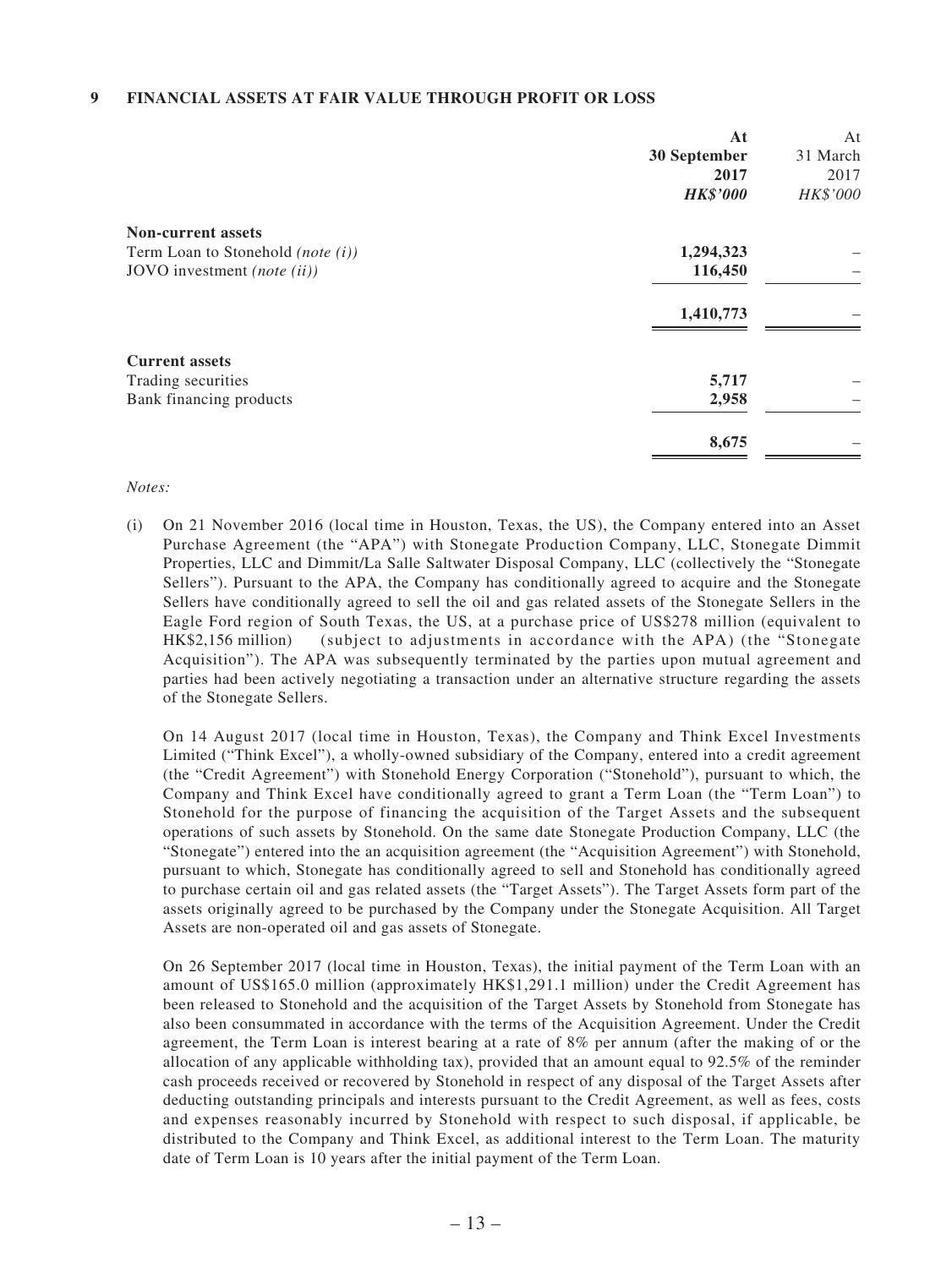The Company and Stonehold have been considering and negotiating with certain commercial bank(s) for obtaining of a senior debt (the "Senior Debt") to refinance the funding having provided to Stonehold pursuant to the Credit Agreement. The Senior Debt will be of an amount up to US\$100 million (approximately HK\$782.5 million) and will be borrowed either directly by Stonehold or by a wholly owned subsidiary of the Company. The Company will be required to act as a guarantor in respect of the Senior Debt. Based on the negotiation progress, the Company expects that the Senior Debt will be entered into by the end of 2017.

(ii) On 14 July 2017, the Group entered into a subscription agreement with Jiangxi Jovo Energy Company Limited ("JOVO"), pursuant to which the Group has conditionally agreed to subscribe for, and JOVO has conditionally agreed to allot and issue, shares of JOVO at a consideration of RMB100 million (equivalent to approximately HK\$115.2 million)(the "Subscription"). The completion of the Subscription took place on 28 July 2017.

JOVO is a limited liability company incorporated in the PRC which engages in clean energy businesses, including importing, processing and sale of the industrial products of liquified petroleum gas and liquified natural gas.

#### **10 TRADE AND OTHER RECEIVABLES**

|                                                                      | At              | At        |
|----------------------------------------------------------------------|-----------------|-----------|
|                                                                      | 30 September    | 31 March  |
|                                                                      | 2017            | 2017      |
|                                                                      | <b>HK\$'000</b> | HK\$'000  |
| Within 1 month                                                       | 16,750          | 10,167    |
| 1 to 6 months                                                        | 23,241          | 39,201    |
| Trade receivables                                                    | 39,991          | 49,368    |
| Receivables of preferred shares                                      |                 | 853,347   |
| Others                                                               | 8,329           | 6,817     |
| Prepayment to suppliers                                              | 10,097          | 21,005    |
| Performance deposit for Stonegate Acquisition (as defined in note 9) |                 | 181,884   |
|                                                                      | 58,417          | 1,112,421 |

#### **11 CASH AND CASH EQUIVALENTS**

|                          | At              | At        |
|--------------------------|-----------------|-----------|
|                          | 30 September    | 31 March  |
|                          | 2017            | 2017      |
|                          | <b>HK\$'000</b> | HK\$'000  |
| Deposit with banks       |                 | 139       |
| Cash at bank and in hand | 524,554         | 1,134,382 |
|                          | 524,554         | 1,134,521 |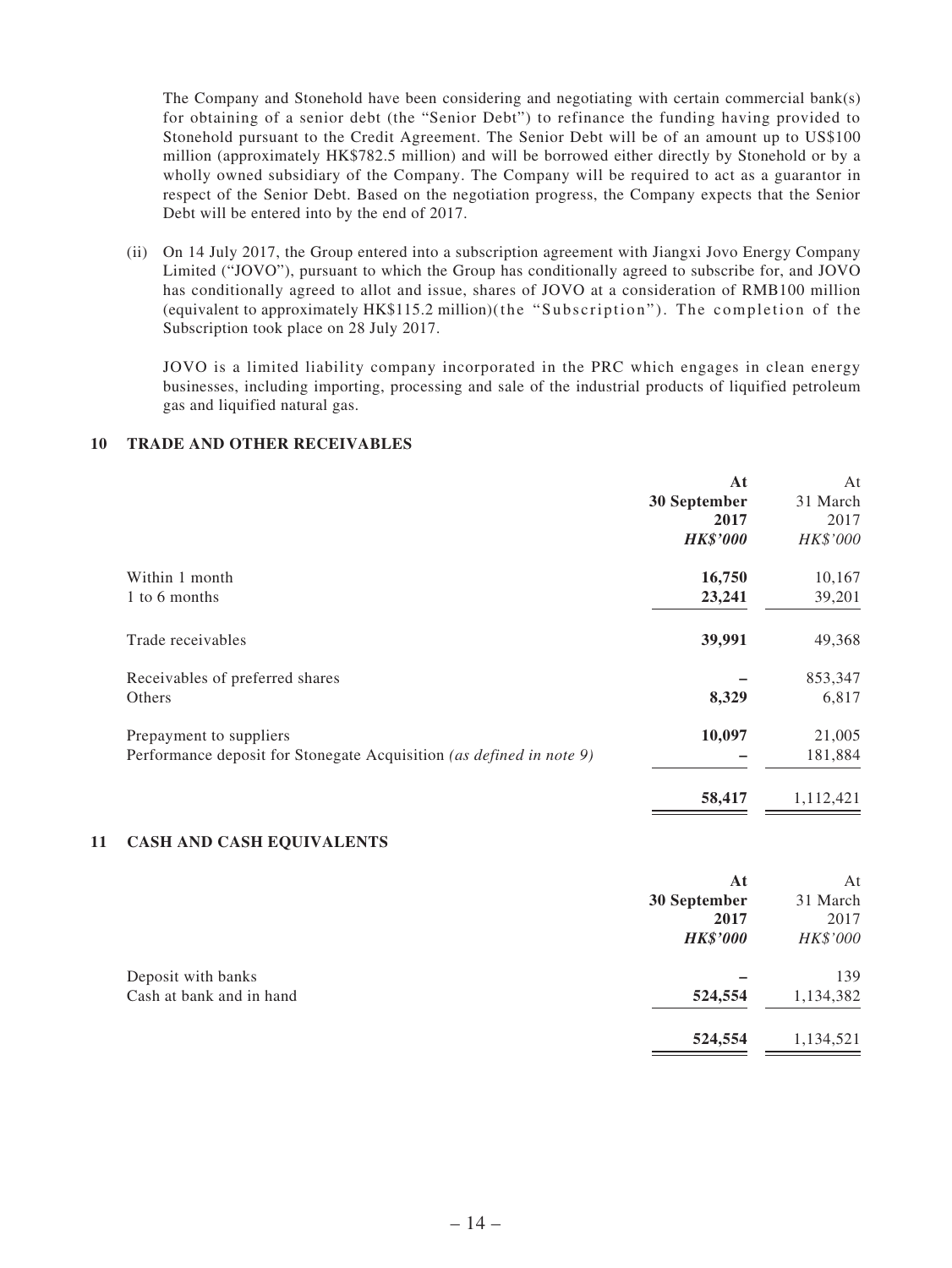#### **12 TRADE AND OTHER PAYABLES**

|                                                              | At              | At       |
|--------------------------------------------------------------|-----------------|----------|
|                                                              | 30 September    | 31 March |
|                                                              | 2017            | 2017     |
|                                                              | <b>HK\$'000</b> | HK\$'000 |
| Within 1 year                                                | 107,522         | 55,503   |
| Over 1 year but within 2 years                               | 13,264          | 36,582   |
| Over 2 years but within 3 years                              | 2,367           | 33,226   |
| Over 3 years                                                 | 20,204          | 4,190    |
| Trade payables                                               | 143,357         | 129,501  |
| Taxes other than income tax                                  | 9,654           | 9,961    |
| Guarantee deposit                                            | 41,193          | 39,424   |
| Payable to Shanxi Yanchang Petroleum (Group) Company Limited |                 |          |
| (Yanchang Oil Mineral Administrative Bureau)                 | 73,751          | 74,723   |
| Others                                                       | 15,991          | 19,284   |
|                                                              | 283,946         | 272,893  |

#### **13 CONVERTIBLE BONDS**

The convertible bonds originally had a total nominal value of HK\$120,000,000 and interest at 1% per annum which is payable half year in arrears. The convertible bonds were convertible into the Company's ordinary shares at a conversion price of HK\$0.0672 per share at any time before the maturity date.

The convertible bonds have been accounted for as compound financial instruments containing an equity component and a liability component. The liability component was initially measured at fair value of HK\$114,208,000 and carried at amortised cost.

The fair value of the liability component of the convertible bonds was estimated at the Completion Date was estimated by the directors of the Company with reference to the valuation performed by an independent professional valuer. The fair value of the liability component of the convertible bonds is determined by discounted cash flows over the remaining terms of the convertible bonds at discount rate of 4.12% per annum that reflect the credit risk of the Company.

On 15 August 2017, the Company entered into a deed of amendment with Titan Gas, one holder of the convertible bonds, to further extend the maturity date of the convertible bond with nominal value of HK\$96,832,526 from 30 April 2018 to 30 April 2022, and, among others, to remove certain adjustment events to the conversion price.

The modification resulted in the extinguishment of the financial liability of the convertible bonds and the recognition of new financial liability and equity component. The fair value of the new financial liability regarding the convertible bond revised portion immediately following the modification was approximately HK\$63,421,000, which was determined using an effective interest rate of 10.88%.

On 25 September 2017, Tanisca another holder of the convertible bonds exercised the conversion rights to convert all the convertible bond held with the nominal value of HK\$23,167,474 into 344,754,077 ordinary shares.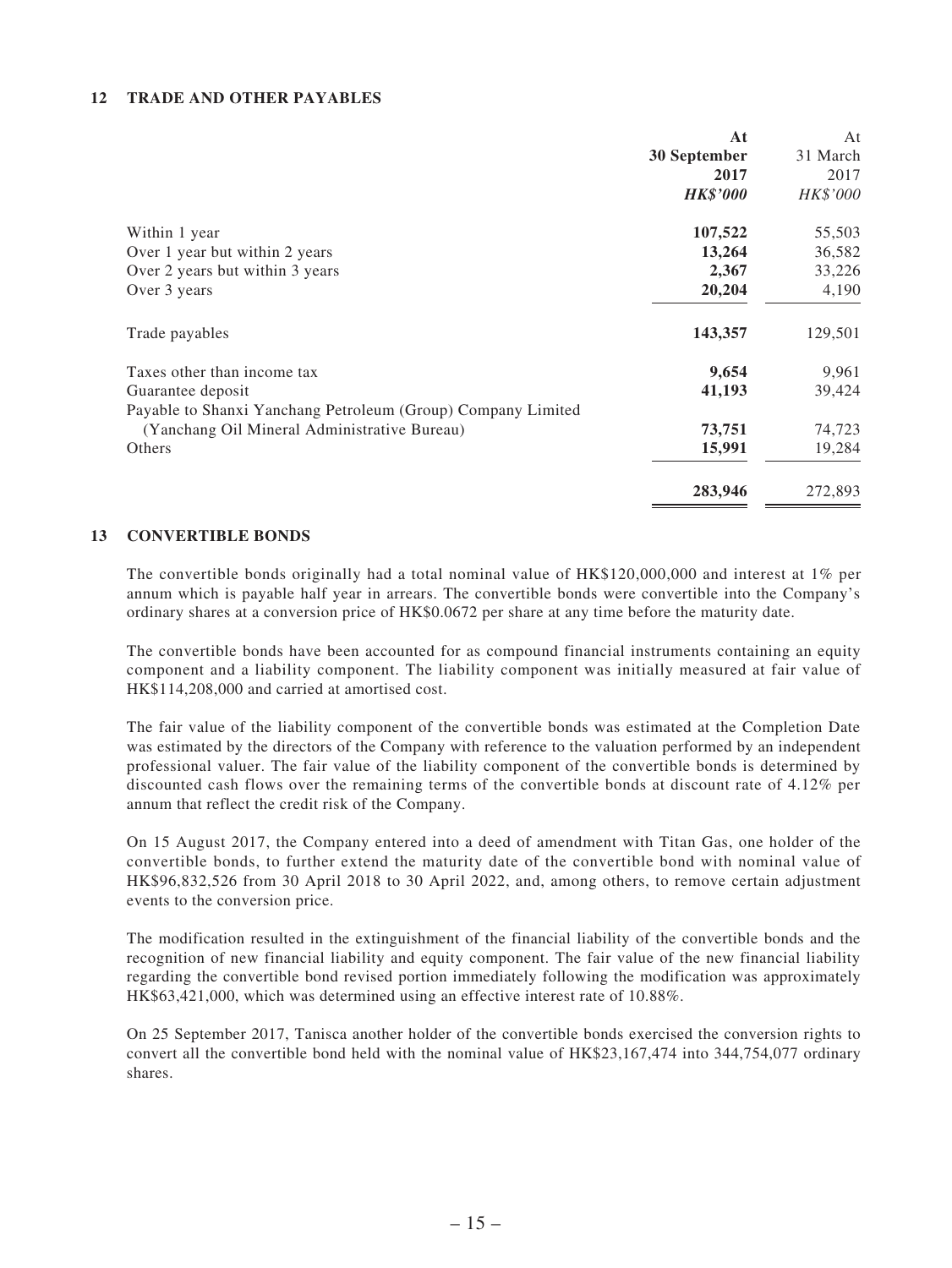#### **14 CONVERTIBLE NOTE**

On 29 July 2016, the Company issued the convertible note with an aggregate principal amount of HK\$250,000,000. According to the terms of the convertible note, no interest shall be payable on the entire principal amount and the maturity date is the third anniversary of the Completion Date, i.e. 29 July 2019. The holder of the convertible note ("CN holder") has the right to convert the convertible note into the Company's 373,357,228 ordinary shares at a conversion price of HK\$0.6696 per share. During the period starting from the first day of the 31st month following 29 July 2016, the CN holder has the right to request the Company to redeem the convertible note by paying the CN holder a redemption premium of HK\$125,000,000 as well as the principal amount of HK\$250,000,000.

The convertible note has been accounted for as a compound financial instrument containing an equity component, a liability component and a derivative component. The liability component was initially measured at fair value of HK\$211,218,000 and carried at amortised cost. The redemption option is classified as derivative financial instruments and has been included in the balance of convertible note in the consolidated statement of financial position.

The fair value of the liability component of the convertible note at the Completion Date was estimated by the directors of the Company with reference to the valuation performed by an independent professional valuer. The fair value of the liability component of the convertible note is determined by discounted cash flows over the remaining terms of the convertible note at discount rate of 5.78% per annum that reflect the credit risk of the Company.

#### **15 CAPITAL, RESERVES AND DIVIDENDS**

#### **(a) Dividends**

No dividends were paid, declared or proposed during the six months ended 30 September 2017 and 2016.

#### **(b) Share capital**

|                                              | <b>Ordinary shares</b>      |                                     | <b>Preferred shares</b>     |                              | <b>Total</b>                  |                                     |
|----------------------------------------------|-----------------------------|-------------------------------------|-----------------------------|------------------------------|-------------------------------|-------------------------------------|
|                                              | Number of<br>shares<br>'000 | <b>Nominal</b><br>value<br>HK\$'000 | Number of<br>shares<br>'000 | Nominal<br>value<br>HK\$'000 | Number of<br>shares<br>$'000$ | <b>Nominal</b><br>value<br>HK\$'000 |
| Shares of HK\$0.01 each<br>Authorised:       |                             |                                     |                             |                              |                               |                                     |
| At 1 April 2016                              | 8,000,000                   | 80,000                              |                             |                              | 8,000,000                     | 80,000                              |
| Increase in authorised shares (note $(i)$ )  |                             |                                     | 5,000,000                   | 50,000                       | 5,000,000                     | 50,000                              |
| At 31 March 2017 and 30 September 2017       | 8,000,000                   | 80,000                              | 5,000,000                   | 50,000                       | 13,000,000                    | 130,000                             |
| Issued, paid or payable:                     |                             |                                     |                             |                              |                               |                                     |
| At 1 April 2016                              | 347,326                     | 3,473                               |                             |                              | 347,326                       | 3,473                               |
| Allotment and issuance of shares (note (ii)) | 1,269,415                   | 12,694                              | 2,747,909                   | 27,479                       | 4,017,324                     | 40,173                              |
| At 31 March 2017                             | 1,616,741                   | 16,167                              | 2,747,909                   | 27,479                       | 4,364,650                     | 43,646                              |
| Conversion of convertible bonds              | 344,754                     | 3,448                               |                             |                              | 344,754                       | 3,448                               |
| Adjustment of unpaid preferred shares        |                             |                                     | (100,000)                   | (1,000)                      | (100,000)                     | (1,000)                             |
| Conversion of preferred shares (note (iii))  | 2,259,540                   | 22,595                              | (2,259,540)                 | (22, 595)                    |                               |                                     |
| At 30 September 2017                         | 4,221,035                   | 42,210                              | 388,369                     | 3,884                        | 4,609,404                     | 46,094                              |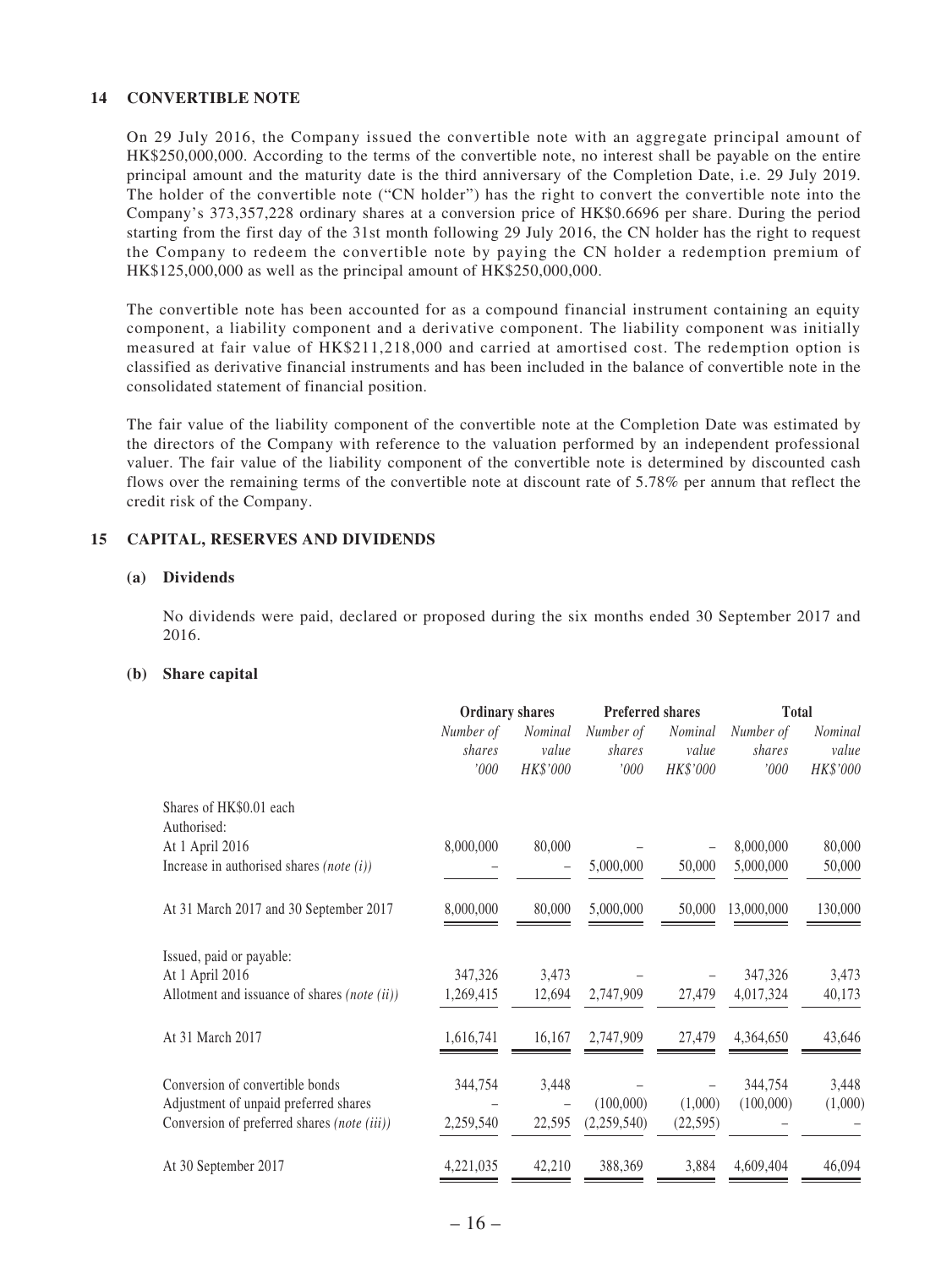#### *Notes:*

- (i) Pursuant to a special resolution passed on 22 July 2016, the authorised share capital of the Company was increased from HK\$80,000,000 to HK\$130,000,000 by the creation of 5,000,000,000 preferred shares of HK\$0.01 each.
- (ii) At the Completion Date, the Company issued 1,269,414,575 ordinary shares at a subscription price of HK\$0.6696 per share for cash and 2,747,909,199 preferred shares at a subscription price of HK\$0.6696 per share. The total cash consideration for the subscription is HK\$2,690,000,000, of which HK\$2,626,388,000 have been received as at 30 September 2017 and the remaining consideration receivables of HK\$63,612,000 was due from Aquarius Growth Investment Limited ("Aquarius"). Mr. Wang Jingbo is the director of Aquarius and holds a 9% equity interest in Aquarius. As at 28 September 2017, the board of directors approved the cancellation and forfeiture of relevant 100,000,000 unpaid preferred shares and reversed the above receivable due from Aquarius.
- (iii) During the reporting period, total number of 2,259,540,023 preferred shares have been converted into 2,259,540,023 ordinary shares of the Company.
- (iv) Key terms of the preferred shares
	- Holders of fully-paid preferred shares will be entitled to all rights and privileges of the preferred shares;
	- None of the preferred shares shall confer on the holders thereof the right to receive out of the funds of the Company available for distribution;
	- The holders of the preferred shares shall be entitled to the net assets of the Company on an as-if-converted basis. Even if the preferred shares are not fully paid on liquidation, winding up or dissolution of the Company, the preferred shares shall entitle the holder the Company's net assets and at the same time the Company has the right to request full payment of the subscription price from the holder; and
	- The fully-paid preferred shares are convertible into the Company's ordinary shares.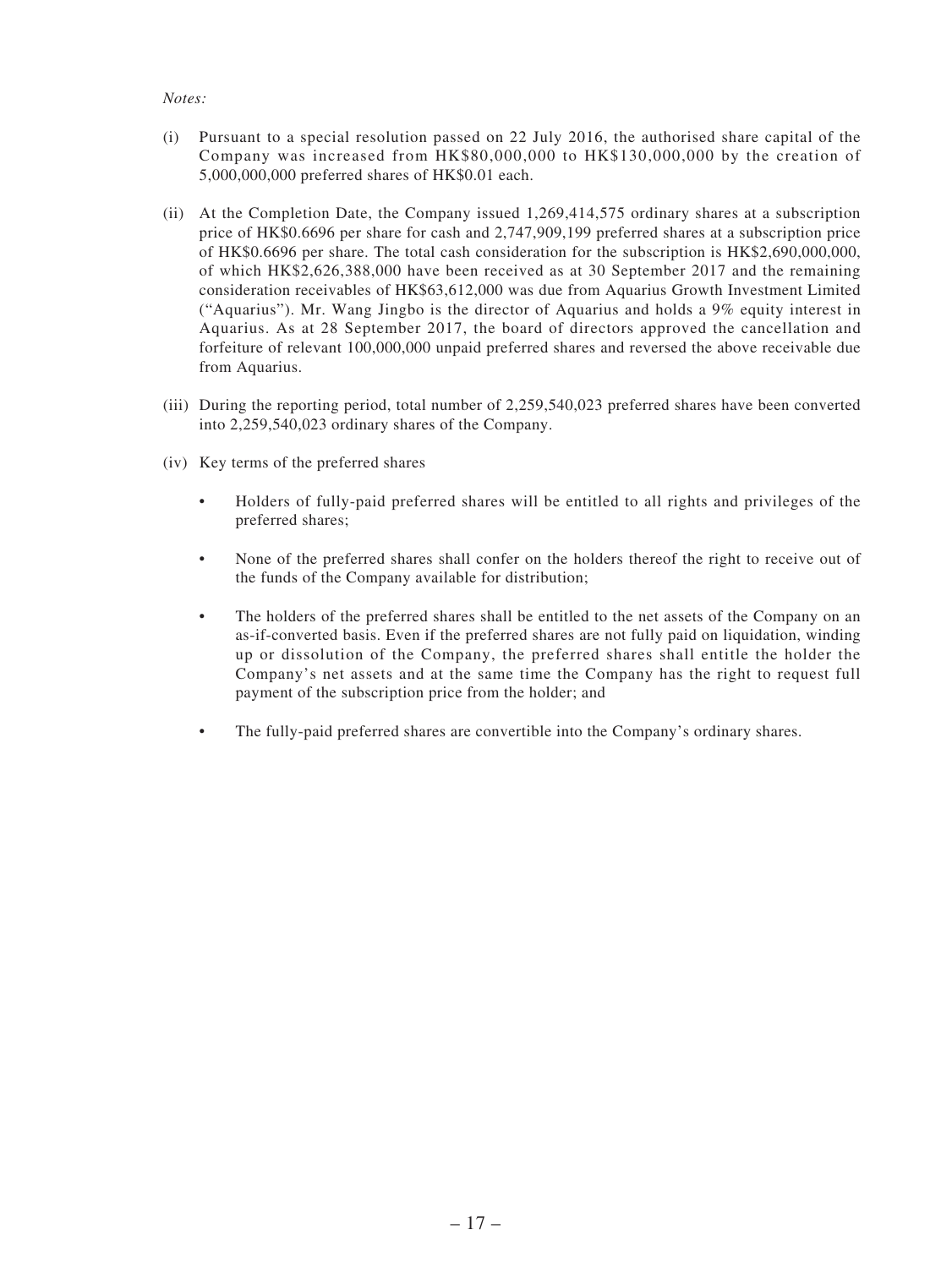#### **16 COMMITMENT**

(a) Capital commitment outstanding not provided for in the interim financial information is as follows:

|                                             | At              | At       |
|---------------------------------------------|-----------------|----------|
|                                             | 30 September    | 31 March |
|                                             | 2017            | 2017     |
|                                             | <b>HK\$'000</b> | HK\$'000 |
| Contracted, but not provide for:            |                 |          |
| - property, plant and equipment             |                 | 28,553   |
| - future funding under the Credit Agreement | 38,275          |          |
|                                             | 38,275          | 28,553   |

(b) As at the respective reporting period end dates, total future minimum lease payments under noncancellable operating leases payable are as follows:

|                                 | At              | At       |
|---------------------------------|-----------------|----------|
|                                 | 30 September    | 31 March |
|                                 | 2017            | 2017     |
|                                 | <b>HK\$'000</b> | HK\$'000 |
| Within 1 year                   | 1,317           | 1,841    |
| After 1 year but within 5 years |                 | 365      |
|                                 | 1,317           | 2,206    |
|                                 |                 |          |

#### **17 MATERIAL RELATED PARTY TRANSACTIONS**

#### **(a) Key management personnel remuneration**

Remuneration for key management personnel of Group, including amounts paid to Group's directors and certain of the highest paid employees, is as follows:

|                                                          | Six months ended<br>30 September |                  |  |
|----------------------------------------------------------|----------------------------------|------------------|--|
|                                                          | 2017<br><b>HK\$'000</b>          | 2016<br>HK\$'000 |  |
| Short-term employee benefits<br>Post-employment benefits | 4,082<br>109                     | 1,223<br>50      |  |
|                                                          | 4,191                            | 1.273            |  |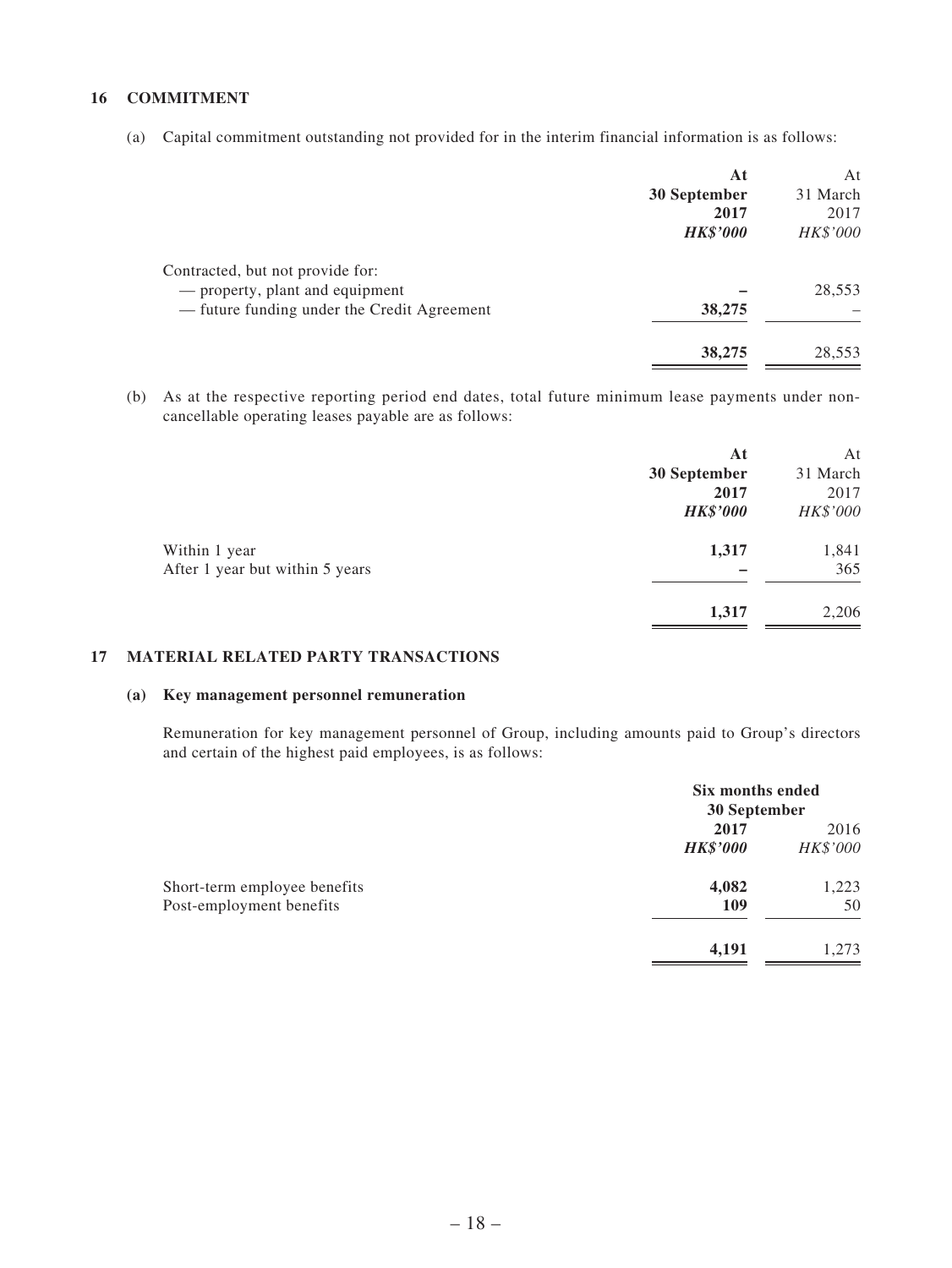#### **(b) Transactions with other related parties**

Apart from the transactions disclosed elsewhere in this interim financial information, the Group had the following material transactions with related parties during the reporting period.

|                                                     | Six months ended |          |  |
|-----------------------------------------------------|------------------|----------|--|
|                                                     | 30 September     |          |  |
|                                                     | 2017             | 2016     |  |
|                                                     | <b>HK\$'000</b>  | HK\$'000 |  |
| With former holding company and fellow subsidiaries |                  |          |  |
| — advances received                                 |                  | (31)     |  |
| — repayment of advances                             |                  | 3,549    |  |
| — rental expense                                    |                  | 317      |  |
| — increase in net payables                          |                  | (317)    |  |
| With the immediate holding company                  |                  |          |  |
| — increase in net payables                          |                  | (1,109)  |  |
| — interest expense accrued on the convertible bond  | (484)            |          |  |
| - interest paid on the convertible bond             | 1,004            |          |  |
|                                                     |                  |          |  |

The Group's outstanding balances with related parties are as follows:

|                                                         | At<br>30 September<br>2017<br><b>HK\$'000</b> | At<br>31 March<br>2017<br>HK\$'000 |
|---------------------------------------------------------|-----------------------------------------------|------------------------------------|
| Trade and other payables<br>— immediate holding company | <b>130</b>                                    | 650                                |
| Convertible bond<br>— immediate holding company         | 64,188                                        | 94,042                             |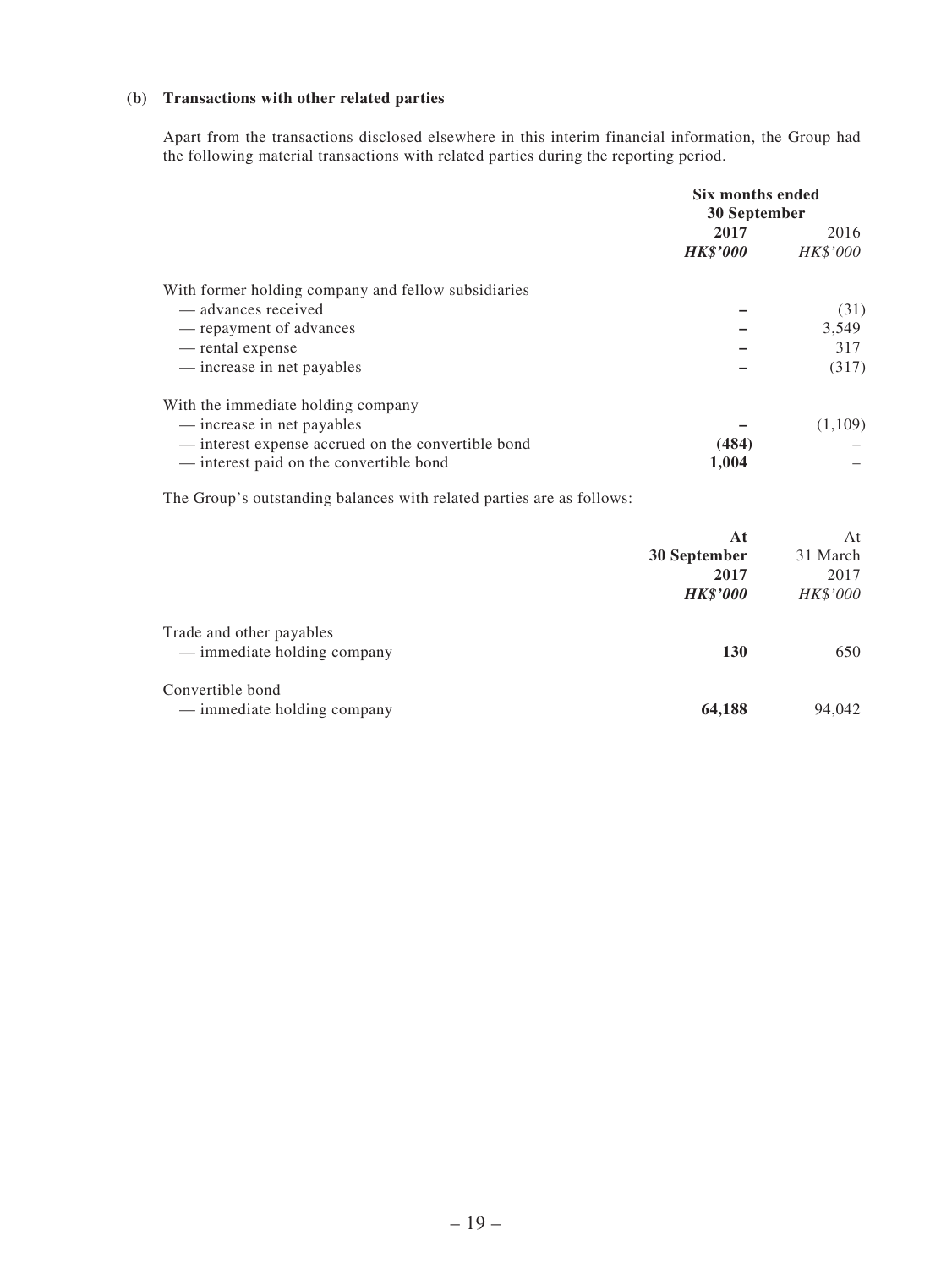## **BUSINESS REVIEW**

## **The Group's principal activities and effects on financial reporting of the Group for the Reverse Takeover Transaction**

In the first half of the 2017 financial year ("FY2017"), the Group was principally engaged in the exploration, development, production and sale of crude oil in the PRC.

On 29 July 2016 (the "Completion Date"), the Company completed the Reverse Takeover Transaction which involved, among others, the acquisition by the Company of the entire equity interest of 錫林郭勒盟宏博礦業開發有限公司 (Xilin Gol League Hongbo Mining Development Company Limited\*) ("Hongbo Mining") (the "Acquisition"), with Titan Gas Technology Investment Limited ("Titan Gas") becoming the majority shareholder of the combined group as a result. Hongbo Mining is treated as the acquirer for accounting purpose. Accordingly, the results of the Company have been consolidated with that of Hongbo Mining since the Completion Date and the consolidated interim financial statements of the Company have been presented as a continuation of the financial statements of Hongbo Mining.

### **Review of upstream oil and gas industry and the Group's business operations**

In the first half of FY2017, the upstream oil and gas industry experienced a substantial business cyclical upturn. The Brent Crude oil price rebounded from the average price of US\$46 per barrel (equivalent to HK\$357 per barrel) in the first half of FY2016 to US\$51 per barrel (equivalent to HK\$398 per barrel) in the first half of FY2017, and as of 30 September 2017, it has reached US\$56.8 (equivalent to HK\$444 per barrel). In view of the optimistic oil price trend, the Group drilled 19 wells during the first half of FY2017 (including 3 wells which were started drilling at the end of March 2017), 18 of which were successfully completed and 1 of which was pending for completion as at 30 September 2017.

All the 18 completed wells drilled in the first half of FY2017 had achieved the anticipated target formations with a success rate of 100%. The new exploration well Y9-9 gained 112 meter oil layer which is the thickest oil layer of all the wells in Block 212. The average effective thickness of mixed layers of the 18 wells reached its historical maximum in Block 212.

As a result, the Group's oil production volume increased by approximately 30.6% to approximately 184,310 barrels; gross and net oil sales volume increased by approximately 28.0% to approximately 181,501 barrels and 145,201 barrels, respectively, and gross and net revenue increased by approximately 58.5% to approximately HK\$67.5 million and HK\$54.0 million, respectively, compared with the first half of FY2016.

During the reporting period, the Group continued to make strong operational progress, reduce the operating costs and improve production efficiency. As a result, the average unit production cost decreased by HK\$92 per barrel, or approximately 27.5%, from HK\$335 per barrel for the six months ended 30 September 2016 to HK\$243 per barrel for the six months ended 30 September 2017. Accordingly, the average unit production cost before depreciation and amortization decreased by HK\$97 per barrel, or approximately 49.5%, from HK\$196 per barrel (equivalent to US\$25 per barrel) for the six months ended 30 September 2016 to HK\$99 per barrel (equivalent to US\$13 per barrel) for the six months ended 30 September 2017.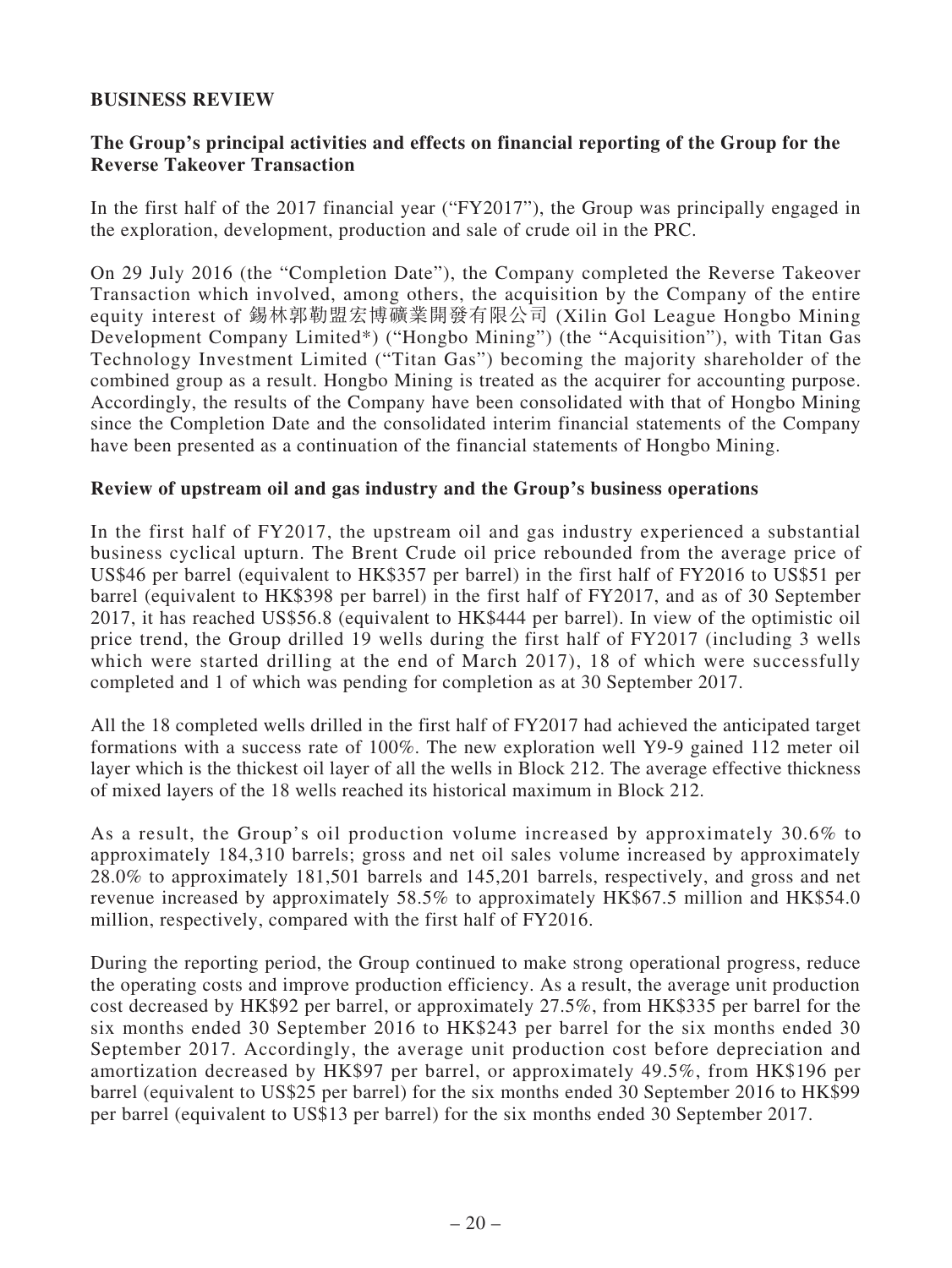## **Use of proceeds from the Subscription and the Convertible Note Subscription**

On the Completion Date, the Company completed, among others, the following transactions:

- 1. a subscription of certain ordinary shares and preferred shares issued by the Company to Titan Gas and other subscribers (the "Subscription"); and
- 2. a subscription of certain convertible note (the "Convertible Note") issued by the Company to League Way Ltd. (the "CN Subscription").

The following table summarises the intended use of proceeds and the actual use of proceeds as at 30 September 2017:

| <b>Transaction</b> | Gross<br>proceeds<br>(HK\$<br>million) | Amount<br>received<br>as at $30$<br>September<br>2017<br>(HK\$<br>million) |          | Amount Intended use of<br>receivable proceeds as disclosed<br>as at 30 in the circular for<br>September the Reverse Takeover<br>2017 Transaction dated<br>(HK\$ 29 June 2016)<br>million) (the "RTO Circular") | Intended use of<br>proceeds (after the change<br>as announced on<br>8 March 2017 and the<br>further change as<br>announced on<br>27 September 2017) | Actual use of proceeds<br>as at 30 September 2017                                                                                              |
|--------------------|----------------------------------------|----------------------------------------------------------------------------|----------|----------------------------------------------------------------------------------------------------------------------------------------------------------------------------------------------------------------|-----------------------------------------------------------------------------------------------------------------------------------------------------|------------------------------------------------------------------------------------------------------------------------------------------------|
| Subscription       | 2,690                                  | 2,626<br>(Note 1)                                                          | (Note 1) | approximately HK\$60 million<br>$Nil -$<br>for the payment of the<br>transaction expenses                                                                                                                      | approximately HK\$66<br>million for the payment of<br>the transaction expenses                                                                      | approximately HK\$66<br>million was used to settle the<br>payment of the transaction<br>expenses                                               |
|                    |                                        |                                                                            |          | approximately HK\$665 million<br>for the payment of the<br>consideration for the acquisition<br>of the entire equity interest of<br>Hongbo Mining                                                              | approximately HK\$652<br>million for the payment of<br>the consideration for the<br>Acquisition                                                     | approximately HK\$652<br>$\overline{\phantom{0}}$<br>million was used to settle the<br>payment of the consideration<br>for the Acquisition     |
|                    |                                        |                                                                            |          | approximately HK\$400 million<br>to finance the repayment of<br>Hongbo Mining's payables and<br>borrowings                                                                                                     | approximately HK\$400<br>million to finance the<br>repayment of Hongbo<br>Mining's outstanding<br>payables and borrowings                           | approximately HK\$133<br>million was used for<br>repayment of Hongbo<br>Mining's outstanding<br>payables and borrowings                        |
|                    |                                        |                                                                            |          | approximately HK\$800 million<br>to finance the development plan<br>of the currently explored areas in<br>Block 212                                                                                            | approximately HK\$800<br>million to finance the<br>development plan of the<br>currently explored areas in<br>Block 212 (Notes 1                     | approximately HK\$75<br>million was used for the<br>development work in Block<br>$212$ (Note 1)                                                |
|                    |                                        |                                                                            |          | approximately HK\$450 million<br>for exploration and<br>development of other areas in<br>Block 212<br>approximately HK\$115 million<br>to finance the operating                                                | and $2)$<br>approximately HK\$111<br>million to finance the<br>operating expenses of<br>Hongbo Mining as well as<br>the restructured Group          | approximately HK\$119<br>million was used for the<br>subscription of shares in<br>Jiangxi Jovo Energy<br>Company Limited* (江西<br>九豐能源有限公司) and |
|                    |                                        |                                                                            |          | expenses of Hongbo Mining as<br>well as the restructured Group                                                                                                                                                 | (Note 2)<br>approximately HK\$661                                                                                                                   | the transaction expenses;<br>approximately HK\$1,087                                                                                           |
|                    |                                        |                                                                            |          | approximately HK\$200 million<br>for expanding the business of<br>the Group by acquiring other oil<br>companies and the further                                                                                | million for expanding the<br>business of the Group<br>through investment in<br>other oil and gas                                                    | million was used in respect<br>of the provision of the Term<br>Loan (Note 2)                                                                   |
|                    |                                        |                                                                            |          | exploration, development and<br>production of the other newly<br>acquired oil and gas projects                                                                                                                 | companies or projects<br>(Note 2)                                                                                                                   | approximately HK\$7 million<br>was used for the general<br>working capital of the<br>restructured Group                                        |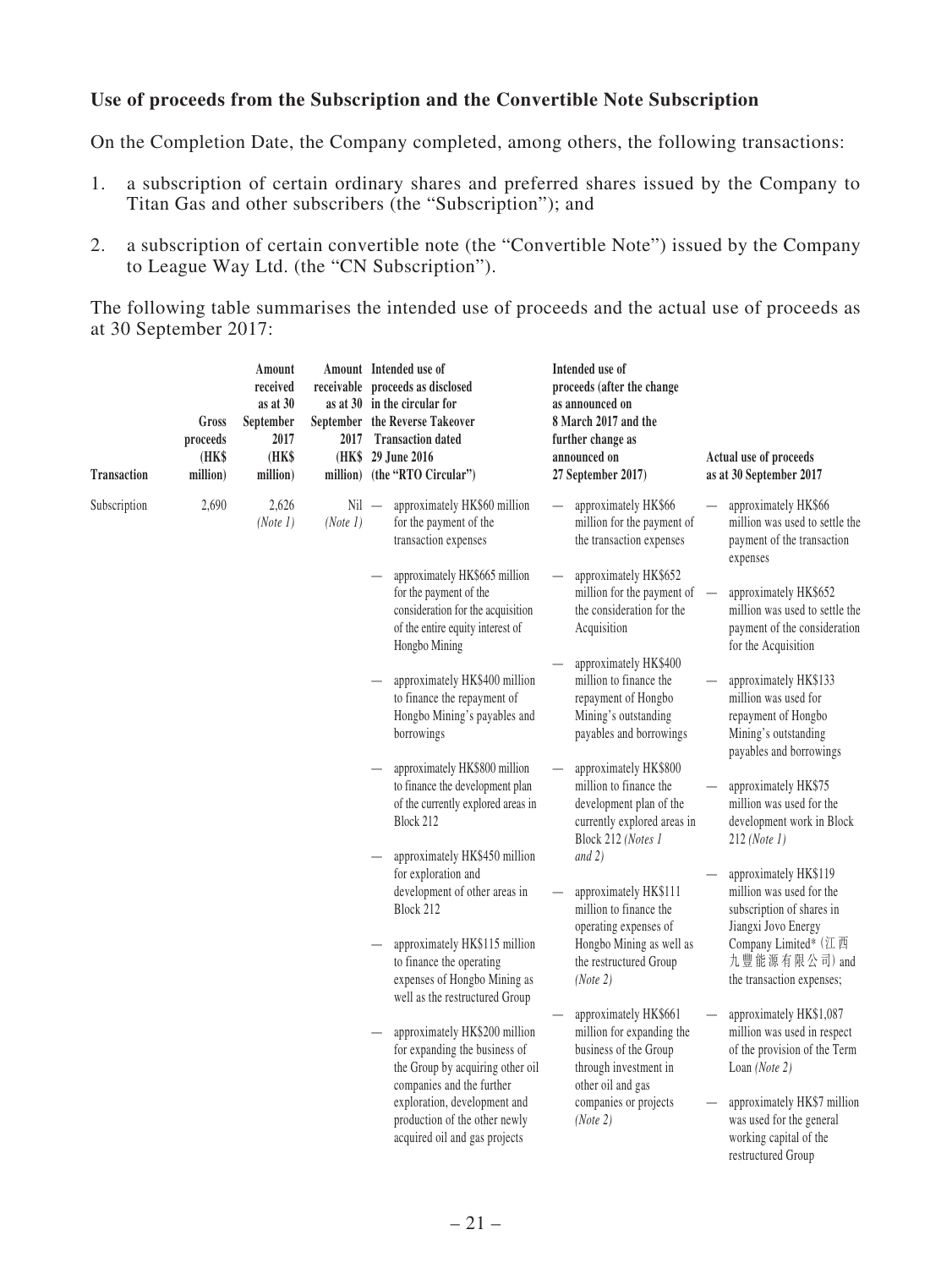| <b>Transaction</b>     | Gross<br>proceeds<br>(HK\$<br>million)                                  | Amount<br>received<br>as at 30<br>September<br>2017<br>(HK\$<br>million) | Amount<br>receivable<br>as at $30$<br>September<br>2017 | Intended use of<br>(HK\$ proceeds as disclosed<br>million) in the RTO Circular                                                                                                                                                                                                                                                                                                                               | Intended use of<br>proceeds (after the change<br>as announced on<br>8 March 2017 and the<br>further change as<br>announced on<br>27 September 2017)                                                                                                                                                                            | <b>Actual use of</b><br>proceeds as at<br>30 September 2017                                                                                                                                                          |
|------------------------|-------------------------------------------------------------------------|--------------------------------------------------------------------------|---------------------------------------------------------|--------------------------------------------------------------------------------------------------------------------------------------------------------------------------------------------------------------------------------------------------------------------------------------------------------------------------------------------------------------------------------------------------------------|--------------------------------------------------------------------------------------------------------------------------------------------------------------------------------------------------------------------------------------------------------------------------------------------------------------------------------|----------------------------------------------------------------------------------------------------------------------------------------------------------------------------------------------------------------------|
| <b>CN</b> Subscription | 250<br>(being the<br>principal<br>amount of the<br>Convertible<br>Note) | 250                                                                      | Nil                                                     | approximately HK\$200<br>million to expand the<br>restructured Group's<br>business by acquiring other<br>oil companies and the<br>further exploration,<br>development and<br>production of the other<br>newly acquired oil and gas<br>projects<br>approximately HK\$50<br>million to finance the<br>operations of Hongbo<br>Mining and to be used as<br>general working capital of<br>the restructured Group | approximately HK\$200<br>million to expand the<br>restructured Group's<br>business by investment<br>in other oil and gas<br>companies or projects<br>(Note 2)<br>approximately HK\$50<br>million to finance the<br>operations of Hongbo<br>Mining and to be used<br>as general working<br>capital of the<br>restructured Group | approximately HK\$200<br>million was used in<br>respect of the provision<br>of the Term Loan<br>(Note 2)<br>approximately HK\$50<br>million was used for the<br>general working capital<br>of the restructured Group |

- *Note 1:* On 29 July 2016, as part of the Subscription, the Company issued a total number of 443,369,176 preferred shares to Aquarius Growth Investment Limited ("Aquarius Investment") (the "Aquarius Subscription"), among which, 343,369,176 preferred shares were fully-paid and 100,000,000 preferred shares were partially-paid (the "Unpaid Preferred Shares"). With respect to the Unpaid Preferred Shares, Aquarius Investment partially paid an amount of HK\$3,348,000 (the "Partial Paid Amount") and an outstanding amount of HK\$63,612,000 remained unpaid, which became due and payable on 28 July 2017. On 28 September 2017, the Unpaid Preferred Shares, i.e., the whole of the 100,000,000 preferred shares, with the amount of HK\$66,960,000 were forfeited and cancelled. As agreed by the Company and Aquarius Investment, the Partial Paid Amount will not be refunded to Aquarius Investment and the Board has sole discretion on the use of the Partial Paid Amount. As at 30 September 2017, save as the outstanding amount of HK\$63,612,000 with respect to the aforesaid cancelled and forfeited preferred shares, the Company had received all proceeds from the Subscription. In light of such shortfall in the amount of proceeds received as compared to that contemplated at the time of the Subscription, taking into account the actual utilization of proceeds and the circumstances of the Group's operations, the Company has decided that a total amount of HK\$736.39 million from the proceeds, being HK\$800 million minus HK\$63.61 million, be used to finance the development plan of the currently explored areas in Block 212. As at 30 September 2017, an amount of HK\$75 million had been utilized with a balance of HK\$661.39 million under such use. In view of the development plan of the currently explored areas of Block 212 and the funding requirement for its underlying capital and operating expenditures, the Board believes that such balance is sufficient for the underlying capital and operating expenditure of the development of the currently explored areas in Block 212 and such adjustment will not have any adverse impact on the business plans and operations of the Group.
- *Note 2:* As disclosed in the section below headed "Investment regarding oil and gas assets in the US", on 14 August 2017 (local time in Houston, Texas, the US), the Company and Think Excel (a wholly-owned subsidiary of the Company) entered into the Credit Agreement with Stonehold, pursuant to which, the Company and Think Excel have conditionally agreed to grant the Term Loan to Stonehold. In order to finance the Term Loan under the Credit Agreement, the Company has made the following arrangements to the use of proceeds (after reallocation as announced on 8 March 2017):
	- (1) enrich the contents of the use of "Acquisition and development of other oil and gas companies or projects" to "Investment in other oil and gas companies or projects, including but not limited to acquisition and development, equity or debt investment and other forms of investment that the Company considers appropriate and in line with the Group's business strategy"; and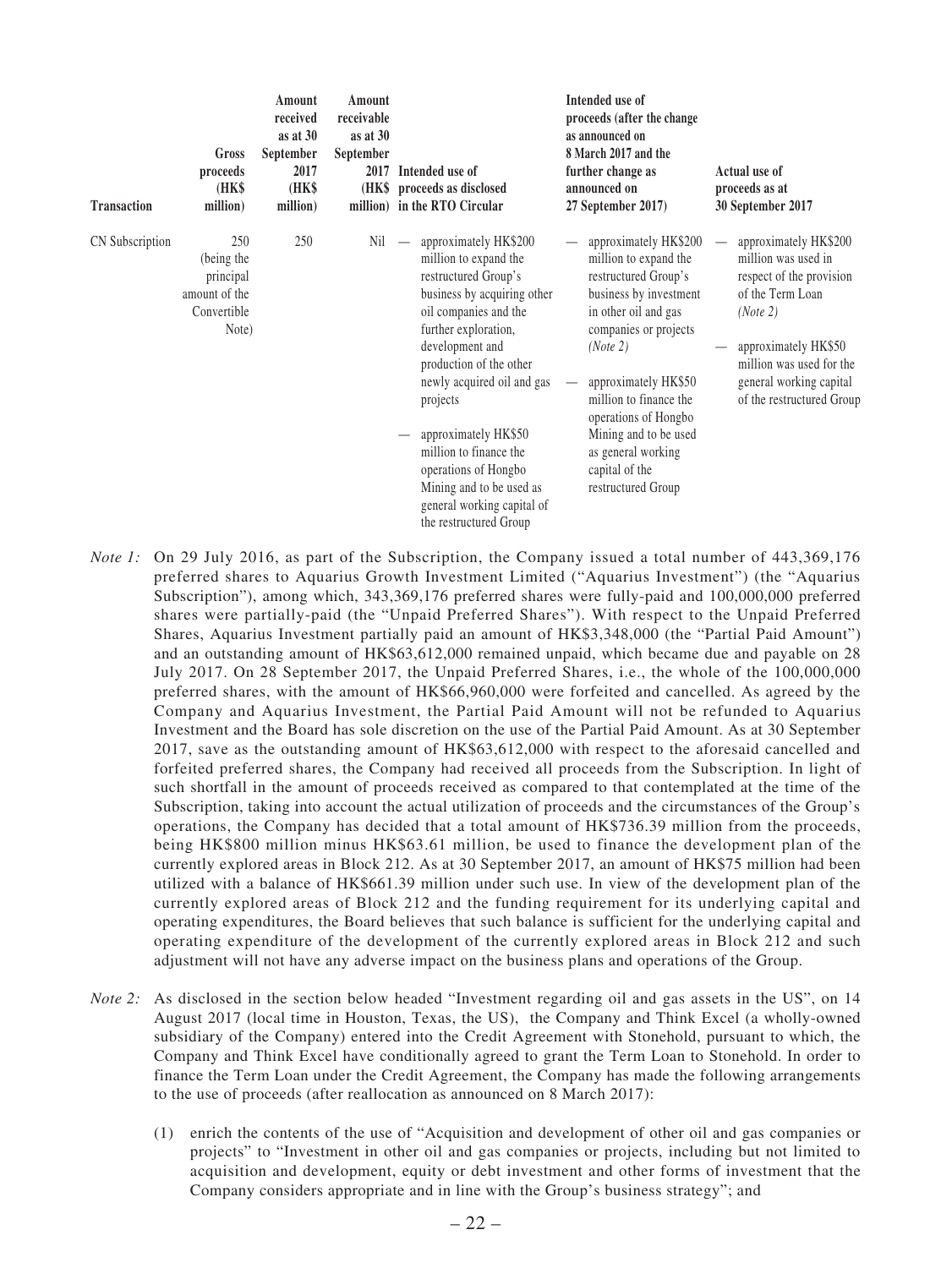(2) temporarily use the unutilized proceeds of (i) an amount of HK\$532 million planned to be used for the development of Unit 2 and Unit 19 of Block 212 which are not in immediate use and (ii) an amount of HK\$60.5 million planned to be used for working capital which are not in immediate use for making the payment under the Term Loan on closing of the Stonegate Acquisition and replenish them with repayment from Stonehold after its obtaining of further financing, which is expected to take place by the end of 2017.

For further details of the change in use of proceeds, the entering into of the Credit Agreement and the further change in use of proceeds, please refer to the section headed "Investment regarding oil and gas assets in the US" below and the announcements of the Company dated 8 March 2017, 15 August 2017 and 27 September 2017 respectively published on the website of the Stock Exchange (http://www.hkexnews.hk/).

For further details of the Subscription and the CN Subscription, please refer to the RTO Circular and the Company's announcement dated 29 July 2016 published on the website of the Stock Exchange (http://www.hkexnews.hk/).

For further details of the Aquarius Subscription, please refer to the Company's announcements dated 27 October 2015, 20 November 2015, 28 January 2016 and 23 March 2016 respectively, in relation to, among others, the amendments of the subscription agreement entered into between the Company and Aquarius Investment, as one of the subscribers, on 22 June 2015, and the RTO Circular published on the website of the Stock Exchange (http://www.hkexnews.hk/).

# **Investment regarding oil and gas assets in the US**

As one of its existing strategies, the Group has widen its global footprint and has successfully developed a more diversified and balanced portfolio through selective investment regarding oil and gas assets in the US during the first half of FY2017.

On 21 November 2016 (local time in Houston, Texas, the US), the Company entered into an Asset Purchase Agreement (the "APA") with Stonegate Production Company, LLC, Stonegate Dimmit Properties, LLC and Dimmit/La Salle Saltwater Disposal Company, LLC (collectively the "Stonegate Sellers"). Pursuant to the APA, the Company has conditionally agreed to acquire and the Stonegate Sellers have conditionally agreed to sell the oil and gas related assets of the Stonegate Sellers in the Eagle Ford region of South Texas, the US, at a purchase price of US\$278 million (equivalent to HK\$2,156 million) (subject to adjustments in accordance with the APA) (the "Stonegate Acquisition"). The APA was subsequently terminated by the parties upon mutual agreement and parties had been actively negotiating a transaction under an alternative structure regarding the assets of the Stonegate Sellers.

On 14 August 2017 (local time in Houston, Texas, the US), the Company and Think Excel Investments Limited ("Think Excel"), a wholly-owned subsidiary of the Company, entered into a credit agreement (the "Credit Agreement") with Stonehold, pursuant to which, the Company and Think Excel have conditionally agreed to grant the Term Loan to Stonehold for the purpose of financing the acquisition of the Target Assets (as defined below) and the subsequent operations of such assets by Stonehold. Stonehold is a company wholly owned and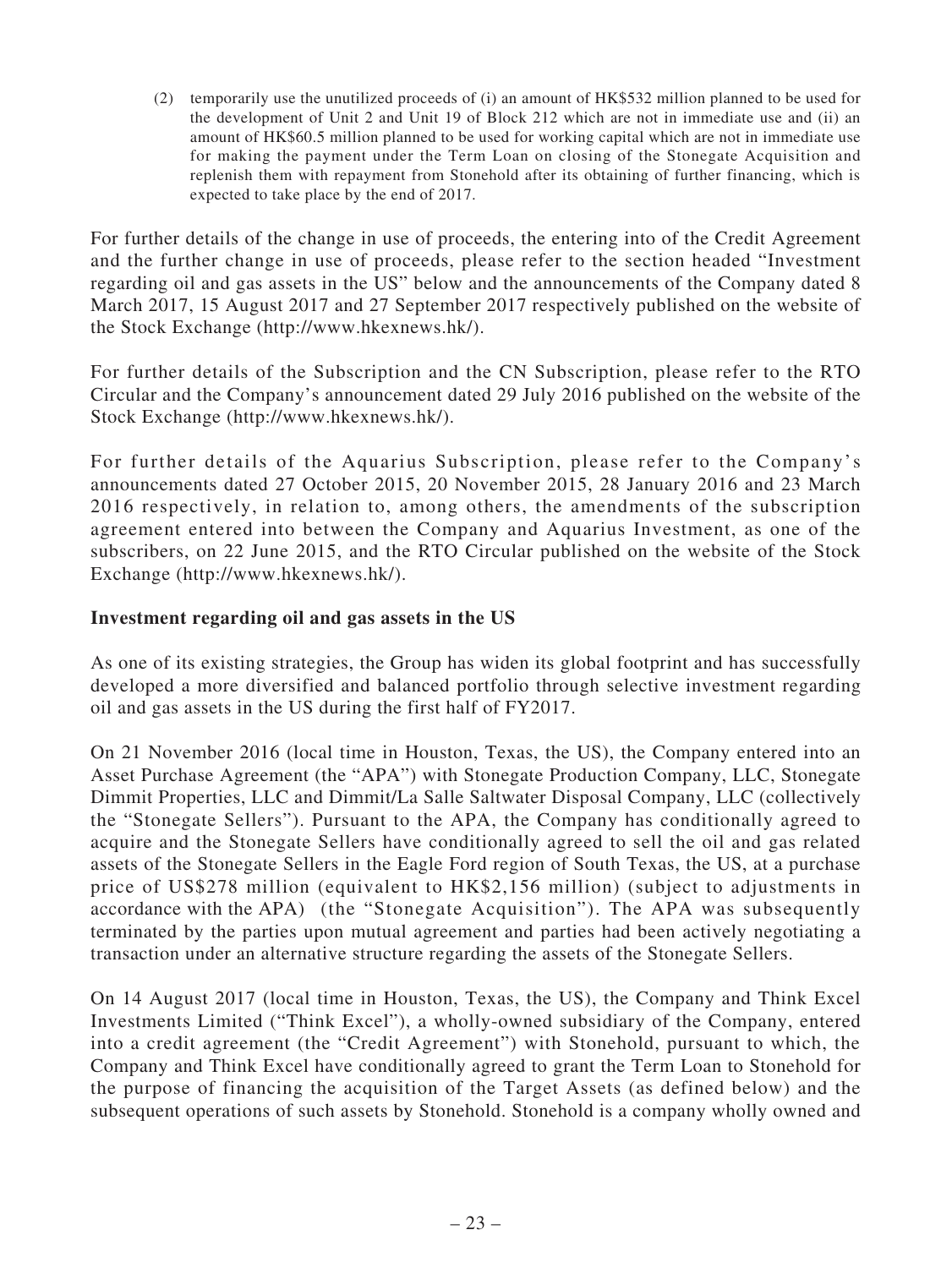solely controlled by Breyer Capital L.L.C., which is a globally renowned venture capital and private equity investor whose portfolio investments include, among others, Facebook, Legendary, Etsy, and Marvel Entertainment. The principal amount of the Term Loan shall not exceed (i) the initial payment with an amount of US\$165.0 million (approximately HK\$1,291.1 million) on 26 September 2017; (ii) thereafter, US\$10 million (approximately HK\$78.3 million); and (iii) any guarantee payment made by the Company and Think Excel to Stonehold in respect of a senior debt to be obtained from commercial bank(s) (the "Senior Debt"). The unpaid principal amount from time to time shall bear interest at the rate of 8.00% per annum (after the making of or the allocation of any applicable withholding tax), with an additional interest of an amount equal to 92.5% of the disposal proceeds received or recovered by Stonehold in respect of disposal of the Target Assets (as defined below) after deducting outstanding principals and interests pursuant to the Credit Agreement, as well as fees, costs and expenses reasonably incurred by Stonehold with respect to such disposal, if applicable, pursuant to the terms of the Credit Agreement. The Term Loan shall be payable to the Company and Think Excel in full on the maturity date, which falls 10 years after 26 September 2017. The Term Loan is secured by a second ranking security in respect of all the assets subject to the Senior Debt, if applicable, which will be created and perfected in favour of the Company and Think Excel, provided that the security interest created in favour of the Company and Think Excel shall constitute a first ranking security over all the assets and equity interests of Stonehold until the incurrence of the Senior Debt. The Senior Debt will be of an amount up to US\$100 million (approximately HK\$782.5 million) and based on the negotiation progress, the Company expects that it will be entered into by the end of 2017. Save for the initial payment of US\$165.0 million under the Term Loan, as at the date of this interim results announcement, the Company and Think Excel have not made any other payment under the Term Loan to Stonehold.

On the same date, Stonehold entered into an acquisition agreement (the "Acquisition Agreement") with Stonegate, pursuant to which, Stonegate has conditionally agreed to sell and Stonehold has conditionally agreed to purchase certain oil and gas related assets (the "Target Assets"). The Target Assets form part of the assets originally agreed to be purchased by the Company under the Stonegate Acquisition. All Target Assets are non-operated oil and gas assets of Stonegate.

On 26 September 2017 (local time in Houston, Texas, the US), the initial payment of the Term Loan with an amount of US\$165.0 million (approximately HK\$1,291.1 million) under the Credit Agreement was released to Stonehold and the acquisition of the Target Assets by Stonehold from Stonegate was consummated in accordance with the terms of the Acquisition Agreement.

The Company believes that the Term Loan provides its shareholders not only with considerable fixed income but also with a possible upside economic benefit from the Target Assets in case that the assets are disposed of in a favourable future market condition.

For details of the Stonegate Acquisition, please refer to the announcements of the Company dated 22 November 2016, 31 March 2017, 28 April 2017 and 3 August 2017, 11 August 2017 and 13 August 2017, and the circular of the Company dated 9 March 2017 published on the website of the Stock Exchange (http://www.hkexnews.hk/).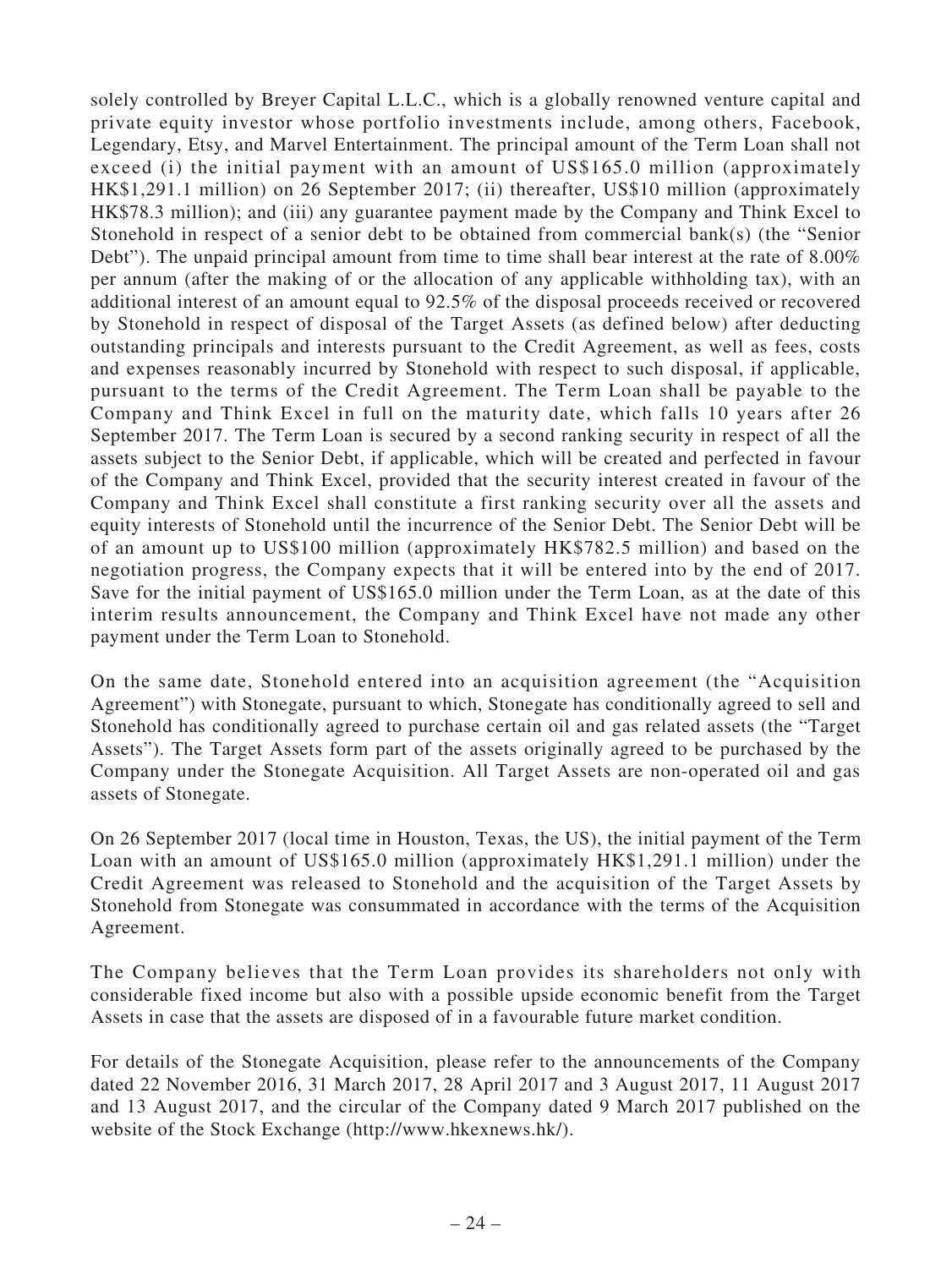For details of the Term Loan and the Credit Agreement, please refer to the announcements of the Company dated 15 August 2017 and 27 September 2017, and the circular of the Company dated 29 September 2017 published on the website of the Stock Exchange (http://www.hkexnews.hk/).

## **Investment regarding natural gas business along the industry chain**

To carry out its existing strategies, the Group has also made reasonable expansion of its business portfolio and business model, in order to capture the market opportunities and dynamics.

In the first half of FY2017, the Group has stepped into natural gas industry with focus on Chinese domestic market as it strongly believes that natural gas will be the most attractive sector of energy in China. From January 2017 to September 2017, natural gas consumption in China has increased by 18.4% as compared to that of last year. During the period of China's 13th five-year plan (2016-2020), the Group will be continuously searching for investment opportunities in order to capture the opportunities brought by the growing Chinese natural gas market.

On 28 July 2017, Valuevale Investment Limited, a wholly-owned subsidiary of the Company, completed the subscription of shares allotted and issued by 江西九豐能源有限公司 (Jiangxi Jovo Energy Company Limited\*), which was principally engaged in clean energy businesses, including importing, processing and sale of the industrial products of liquified petroleum gas and liquified natural gas in the PRC, for the consideration of RMB100 million (equivalent to approximately HK\$115.2 million).

The Company believes that this strategic investment will not only bring good financial return for its shareholders but also provide great advantages for the Company to participate in the satisfaction of the rapidly growing need of natural gas in China.

The Company will continue to look for opportunities to invest in other upstream oil and gas projects worldwide with a view to enhancing the Group's asset portfolio and overall investment return.

For details of the above subscription, please refer to the Company's voluntary announcements dated 17 July 2017 and 31 July 2017 published on the website of the Stock Exchange (http://www.hkexnews.hk).

## **REVIEW OF EXPLORATION, DEVELOPMENT AND MINING ACTIVITIES**

Under the exploration and production cooperation contract ("EPCC") entered into between Hongbo Mining and 陝 西 延 長 石 油(集 團)有 限 責 任 公 司(延 長 油 礦 管 理 局) (Shaanxi Yanchang Petroleum (Group) Company Limited (Yanchang Oil Mineral Administrative Bureau)\*) ("Yanchang"), Yanchang (as the mineral right owner) and Hongbo Mining (as the operator) cooperate to explore for oil in Block 212 and Block 378 which together cover a region of 591 km<sup>2</sup> in East Ujimqin Banner and West Ujimqin Banner, Xilin Gol League, Inner Mongolia of the PRC (the "Area"); the crude oil produced from the Area, which belongs to Yanchang, is sold by Hongbo Mining (as entrusted by Yanchang) to the customers designated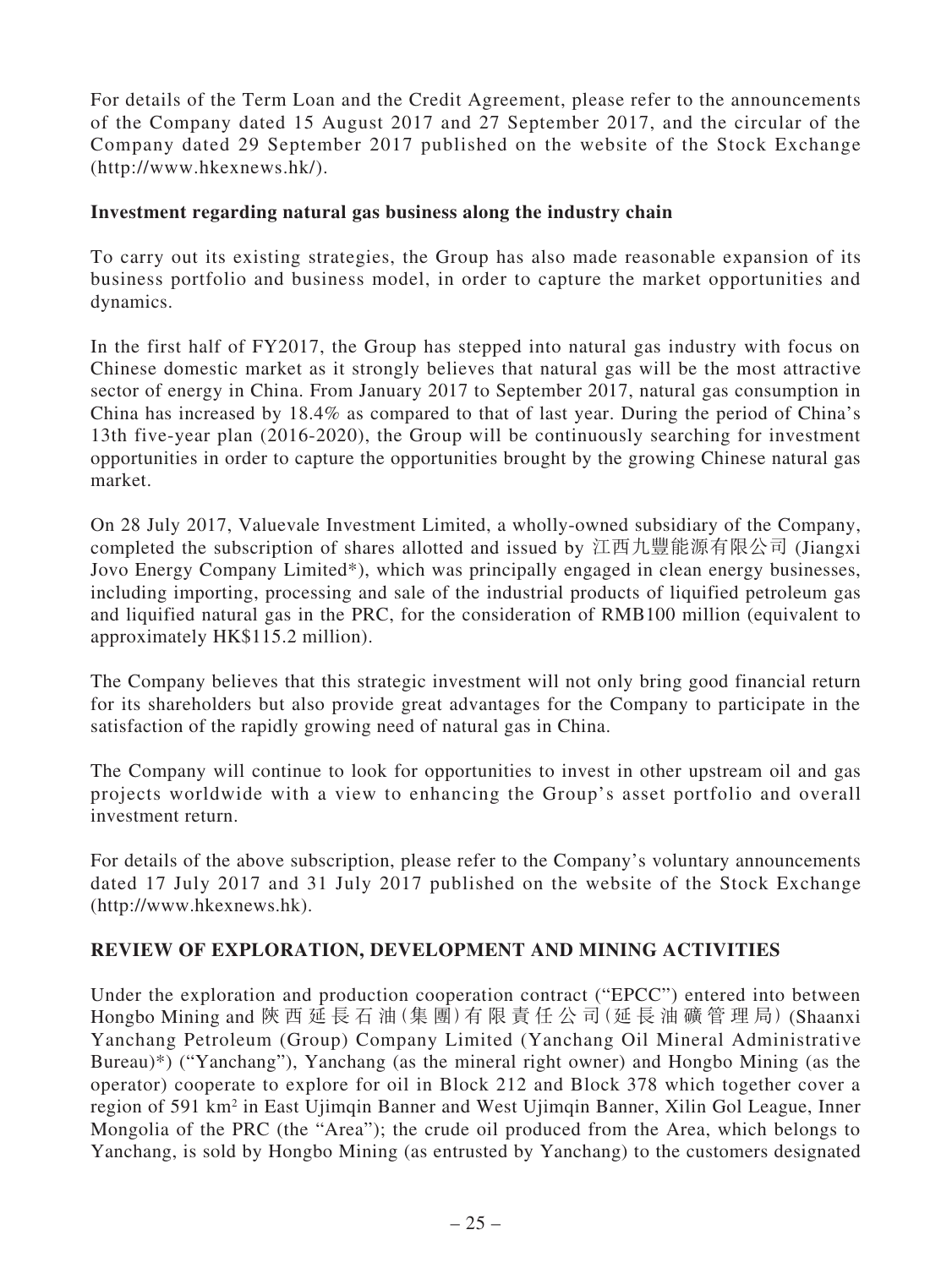by Yanchang; and Hongbo Mining and Yanchang are entitled to share 80% and 20% of the sale proceeds (net of any sales related taxes). Yanchang holds the mineral right in respect of the Area pursuant to two exploration permits granted to it by MOLR in 2008 (in respect of Block 378) and 2009 (in respect of Block 212). The current exploration permit of Yanchang in respect of Block 212 will expire on 5 March 2019, and the current exploration permit of Yanchang in respect of Block 378 expired on 9 November 2017, with the new permit being applied. Both exploration permits are renewable after expiry for terms of two years each time.

For the past few years, the Group has carried out in-depth geophysical and geological studies in Block 212 based on 156 existing wells and 3D seismic data. Pilot production of oil has focused on five fault compartments, which are collectively referred to as Unit 2 and Unit 19. The Group is pleased to announce that MOLR has approved the application for the production permit covering Unit 2 and Unit 19, which is valid for 15 years and will expire in May 2032. It's a big milestone in Block 212's developing history which marks a new level of business of the Group.

During the drilling of new wells in the first half of FY2017, 4 new oil-bearing regions and 9 oil layers are discovered in the southwest of the Block 212. 3 of the 9 oil layers are the new breakthroughs in Block 212. The Group expects a large increase in underground oil reserve of Block 212 accordingly. The significant progress in exploration obtained in Block 212 shows excellent prospects of exploration and development, and provides a further long-term, stable and sustainable developing basis for the Group.

The summary of exploration, development and mining expenditures incurred is as follows:

|                                              | <b>Summary of expenditures incurred</b><br>for the six months ended 30 September |                                   |        |                                   |  |
|----------------------------------------------|----------------------------------------------------------------------------------|-----------------------------------|--------|-----------------------------------|--|
|                                              | 2017                                                                             |                                   | 2016   |                                   |  |
|                                              | <b>Number</b>                                                                    | Cost<br>(HK\$'000)<br>(Unaudited) | Number | Cost<br>(HK\$'000)<br>(Unaudited) |  |
| Wells drilled during the period<br>Dry holes |                                                                                  |                                   |        |                                   |  |
| Oil producers (Note)<br>Total                | 19<br>19                                                                         | 83,525<br>83,525                  | 3<br>3 | 10,845<br>10,845                  |  |
| <b>Fracturing workover</b>                   |                                                                                  |                                   | 13     | 9,193                             |  |
| Geological and geophysical costs             |                                                                                  | 529                               |        | 353                               |  |

*Note:*

During the first half of FY2017, the Group drilled 19 wells (including 3 wells which were started drilling at the end of March 2017), 18 of which were successfully completed and 1 of which was pending for completion as at 30 September 2017.

The above information relates to Block 212. As at 30 September 2017, the Group had completed the drilling of one exploration well in Block 378, but no commercial oil or gas was found. No resources have been estimated for Block 378.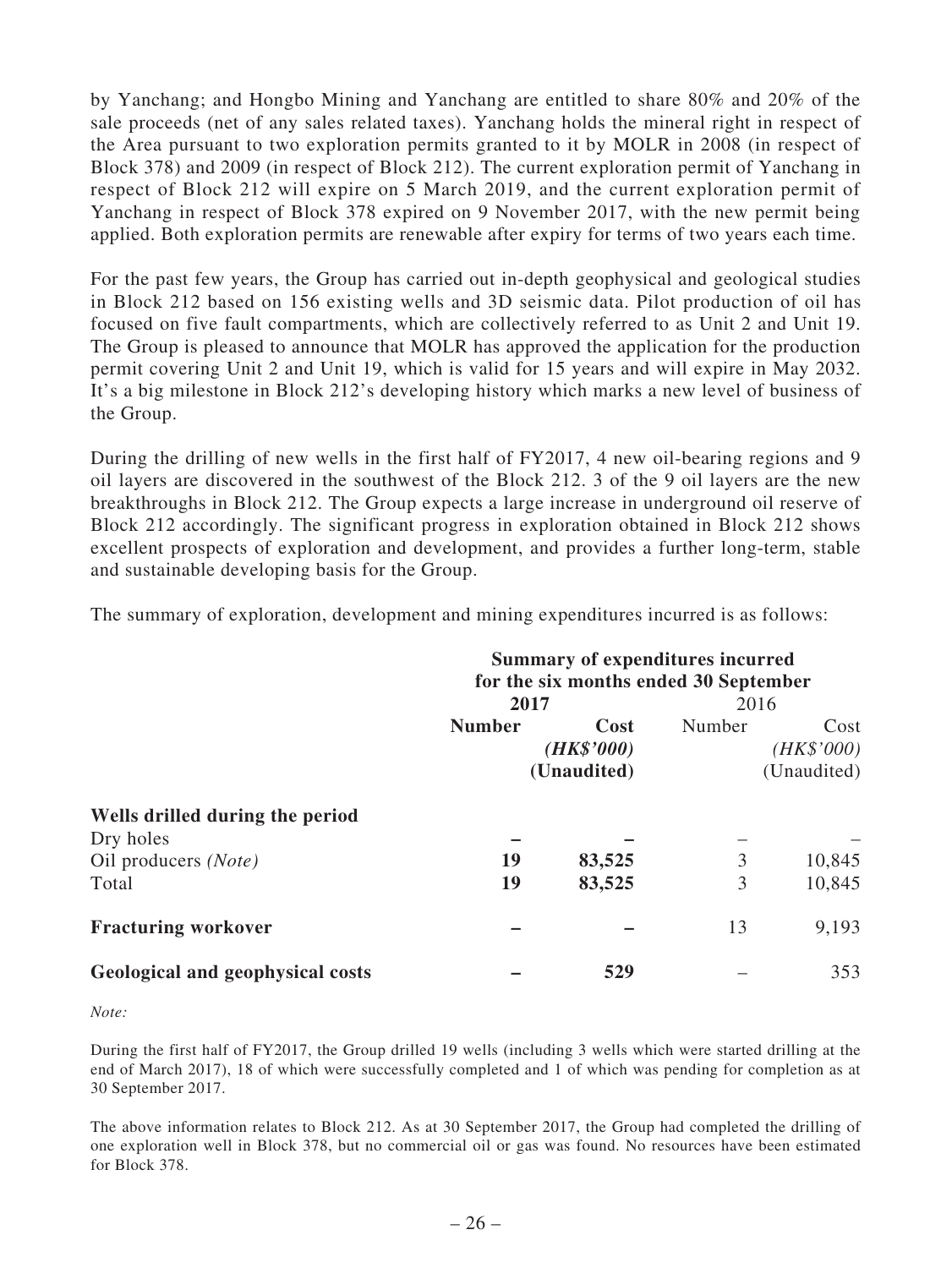# **OUTLOOK**

The oil price experienced a two-year downturn since 2014 and rebounded since last year. The Brent Crude oil price rebounded to US\$56.8 per barrel (equivalent to HK\$444 per barrel) on 30 September 2017. During the first half of FY2017, the oil price dropped to the lowest point of US\$45.1 per barrel (equivalent to HK\$315.8 per barrel) on 21 June 2017, and then rose to US\$58.4 per barrel (equivalent to HK\$456.3 per barrel) on 25 September 2017, with continued volatile swings. The market generally expects the mid and long term oil price to recover gradually.

After the efforts of the Organization of the Petroleum Exporting Countries (OPEC) to reduce its output since the beginning of 2017 and extend such output cut in mid-2017, the quarterly global inventory balance in the second quarter of 2017 showed a deficit despite a tiny build in the first quarter of 2017. In the Organisation for Economic Co-operation and Development (OECD) countries, the five-year average stock overhang was down to 170 million barrels in September 2017 from 318 million barrels at the end of January 2017 and the oil stocks have fallen since the beginning of 2017. Recently the market has responded positively, as Brent price has rebounded to above US\$60 on 27 October 2017 for the first time in the past three years. Looking into 2018, we see a more balanced oil market on supply and demand even if the OPEC will not further extend the output cut.

In FY2016, the Group achieved a major breakthrough on the newly drilled Y9-1 well, which was one of the highest daily production wells in Block 212. Its high production volume reflected a large scale of underground oil reserves. The Group studied the production statistics of the Y9-1 well and evaluated its impact on the drilling plan for new wells. Accordingly, the Group drilled 19 wells during the first half of FY2017, which discovered 4 new oil-bearing regions and 9 oil layers in the southwest of Block 212. 3 oil-bearing regions of the 9 oil layers are the new breakthroughs in Block 212. The Group expects a large increase in proved geological resources of Block 212 in FY2017. The significant progress in exploration obtained in Block 212 shows excellent prospects of exploration and development, and provides a further long-term, stable and sustainable developing basis for the Group. In an overall plan, the Group will adopt a stable output strategy and is prepared to invest a large amount of capital expenditure for further drilling and fracturing plan, based on the international oil market trend.

During the first half of FY2017, the Group has followed its existing strategies to widen its global footprint and has developed a more diversified and balanced energy industry portfolio through investments in overseas oil and gas assets in the US and liquified natural gas related business in the PRC.

The Board is of the view that the recent market momentum has made the natural gas industry an attractive sector of energy and has presented great investment opportunities for market players.

The Group will continue to capture investment opportunities both domestically and globally and evaluate the market condition from time to time to decide the most suitable fund raising methods which may include leveraging both equity and/or debt markets, as well as any other alternative fund raising methods, to satisfy the capital needs for assets investment and management. Given the Group's expertise in the oil and gas industry, the Board believes that the Group is well positioned to develop quickly when attractive assets become available. The Group endeavors to present a unique investment opportunity for its shareholders to gain exposure to a diversified, top quality global oil and gas asset portfolio.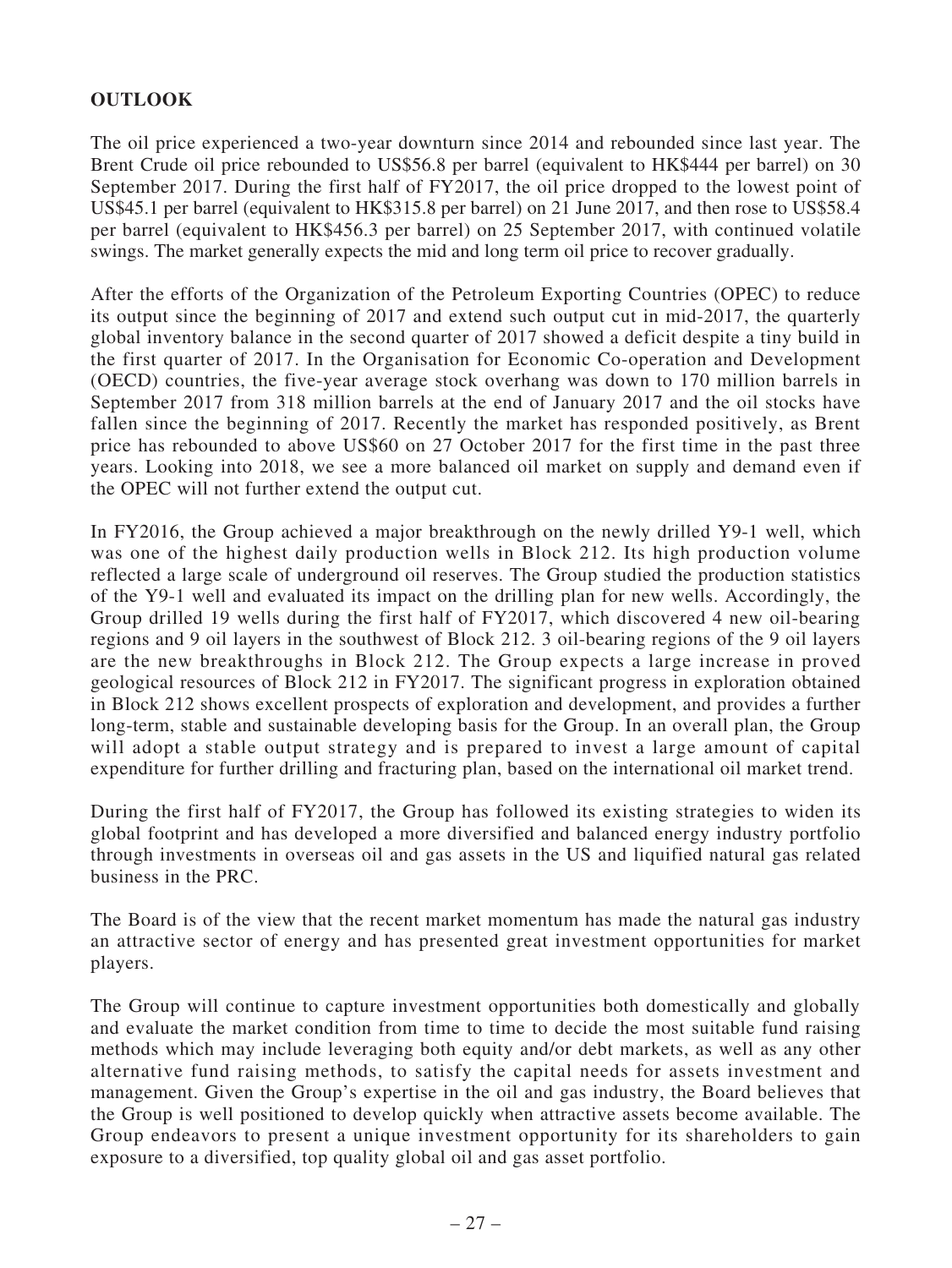# **MAJOR RISK MANAGEMENT**

Our market risk exposures primarily consist of oil price risk, currency risk, liquidity risk and interest rate risk.

## **Oil Price risk**

The Group is engaged in petroleum-related activities. Prices of crude oil are affected by a wide range of global and domestic political, economic and military factors which are beyond the control of the Group. A decrease in such prices could adversely affect the Group's financial position. The Group has not used any derivative instruments to hedge against potential price fluctuations of crude oil.

# **Currency risk**

The Group is exposed to currency risk primarily through overseas investment which gives rise to other receivables and cash balances that are denominated in a foreign currency, i.e., a currency other than the functional currency of the operations to which the transactions relate. The currencies giving rise to this risk are primarily US\$, HK\$ dollars and RMB.

The Group currently does not engage in hedging activities designed or intended to manage foreign exchange rate risk. The Group will continue to monitor foreign exchange changes to best preserve the Group's cash value.

# **Liquidity risk**

Individual operating entities within the Group are responsible for their own cash management, including the short term investment of cash surpluses and the raising of loans to cover expected cash demands, subject to approval by the parent company's board when the borrowings exceed certain predetermined levels of authority. The Group's policy is to regularly monitor its liquidity requirements and its compliance with lending covenants, to ensure that it maintains sufficient reserves of cash and readily realisable marketable securities and adequate committed lines of funding from major financial institutions to meet its liquidity requirements in the short and longer term.

## **Interest rate risk**

The Group's interest rate risk arises primarily from interest-bearing borrowings. The Group regularly reviews and monitors the mix of fixed and variable rate bank borrowings in order to manage its interest rate risks.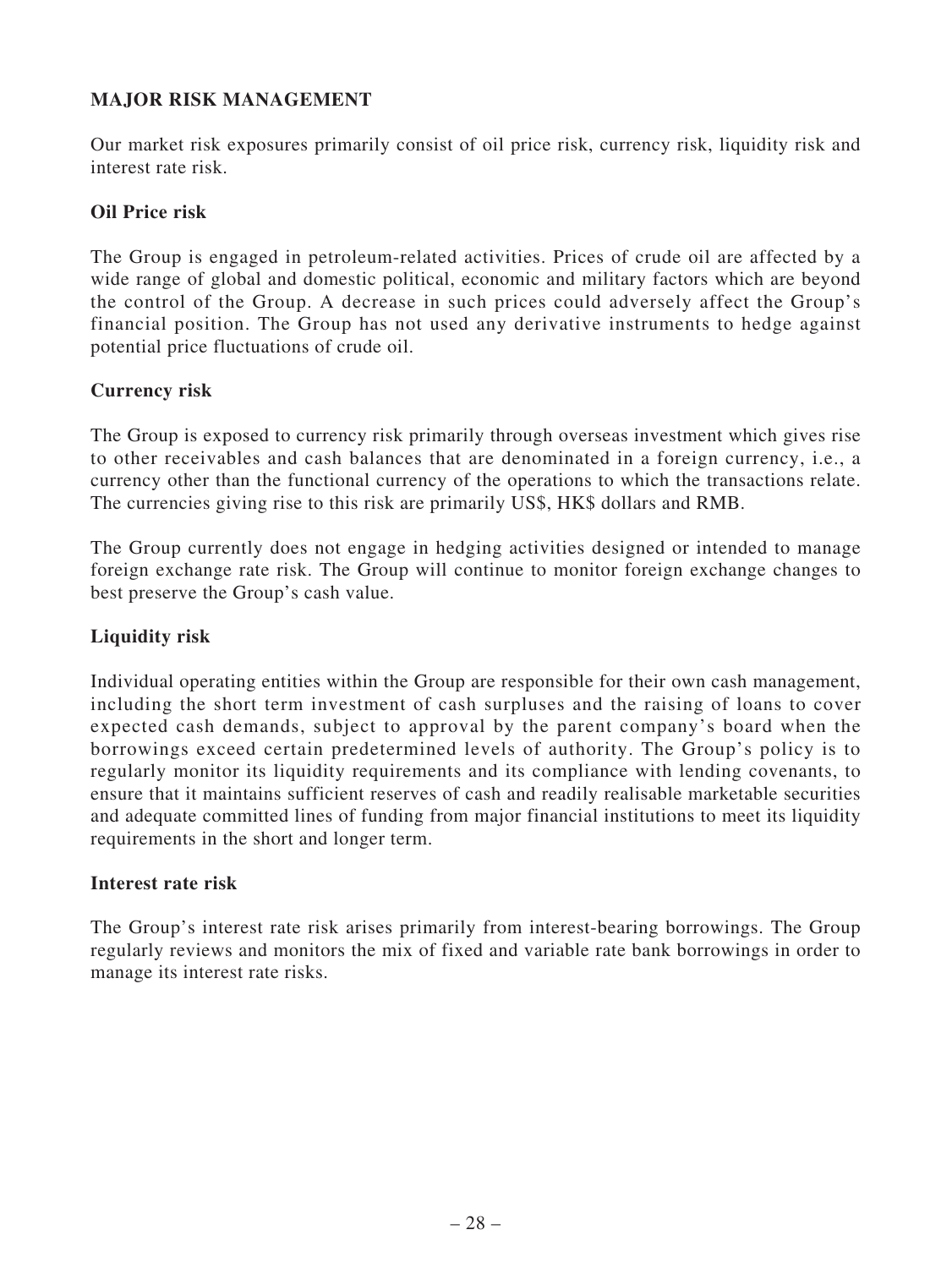# **REVIEW OF FINANCIAL RESULTS**

## **Comparing six months ended 30 September 2017 to six months ended 30 September 2016**

### *Revenue*

The Group's revenue increased by approximately HK\$19.9 million, or approximately 59%, from approximately HK\$34.0 million for the six months ended 30 September 2016 to approximately HK\$53.9 million for the six months ended 30 September 2017.

The Group's crude oil is priced mainly with reference to Brent Crude oil prices. The increase was mainly due to the increase in crude oil prices and the Group's net sales volume. The average unit selling price of the Group's crude oil increased to approximately HK\$372 per barrel for the six months ended 30 September 2017 from HK\$300 per barrel for the six months ended 30 September 2016, which was consistent with the trend of global oil prices. The average Brent Crude oil price for the six months ended 30 September 2017 increased to approximately HK\$398 per barrel as compared to approximately HK\$357 per barrel for the six months ended 30 September 2016. The Group's net sales volume increased to approximately 145,201 barrels for the six months ended 30 September 2017 from approximately 113,400 barrels for the six months ended 30 September 2016, which was mainly due to more wells drilled during the six months ended 30 September 2017. For further details on the increase of the production volume, please refer to "Business Review — Review of Upstream Oil and Gas Industry and the Group's Business Operations".

### *Cost of sales*

The Group's cost of sales decreased by approximately HK\$3.0 million, or approximately 6%, from approximately HK\$47.6 million for the six months ended 30 September 2016 to approximately HK\$44.6 million for the six months ended 30 September 2017, though the gross production volume and gross sales value increased by 43,165 barrels and 39,752 barrels, or approximately 30.6% and 28% respectively.

The decrease of cost of sales was primarily attributable to the reduction in extraction costs mainly for the strong operational progress made and the improvement of production efficiency. As a result, the average unit production cost decreased by HK\$92 per barrel, or approximately 27.5%, from HK\$335 per barrel for the six months ended 30 September 2016 to HK\$243 per barrel for the six months ended 30 September 2017. Accordingly, the average unit production cost before depreciation and amortization decreased by HK\$97 per barrel, or approximately 49.5%, from HK\$196 per barrel (equivalent to US\$25 per barrel) for the six months ended 30 September 2016 to HK\$99 per barrel (equivalent to US\$13 per barrel) for the six months ended 30 September 2017.

## *Gross profit/(loss)*

The Group recorded gross loss of approximately HK\$13.6 million for the six months ended 30 September 2016 and gross profit of approximately HK\$9.3 million for the six months ended 30 September 2017, which was primarily driven by (i) the increase of revenue as a result of the increase of average unit selling price of crude oil and net sales volume, and (ii) the decrease of the average unit cost due to the continuous control of production cost.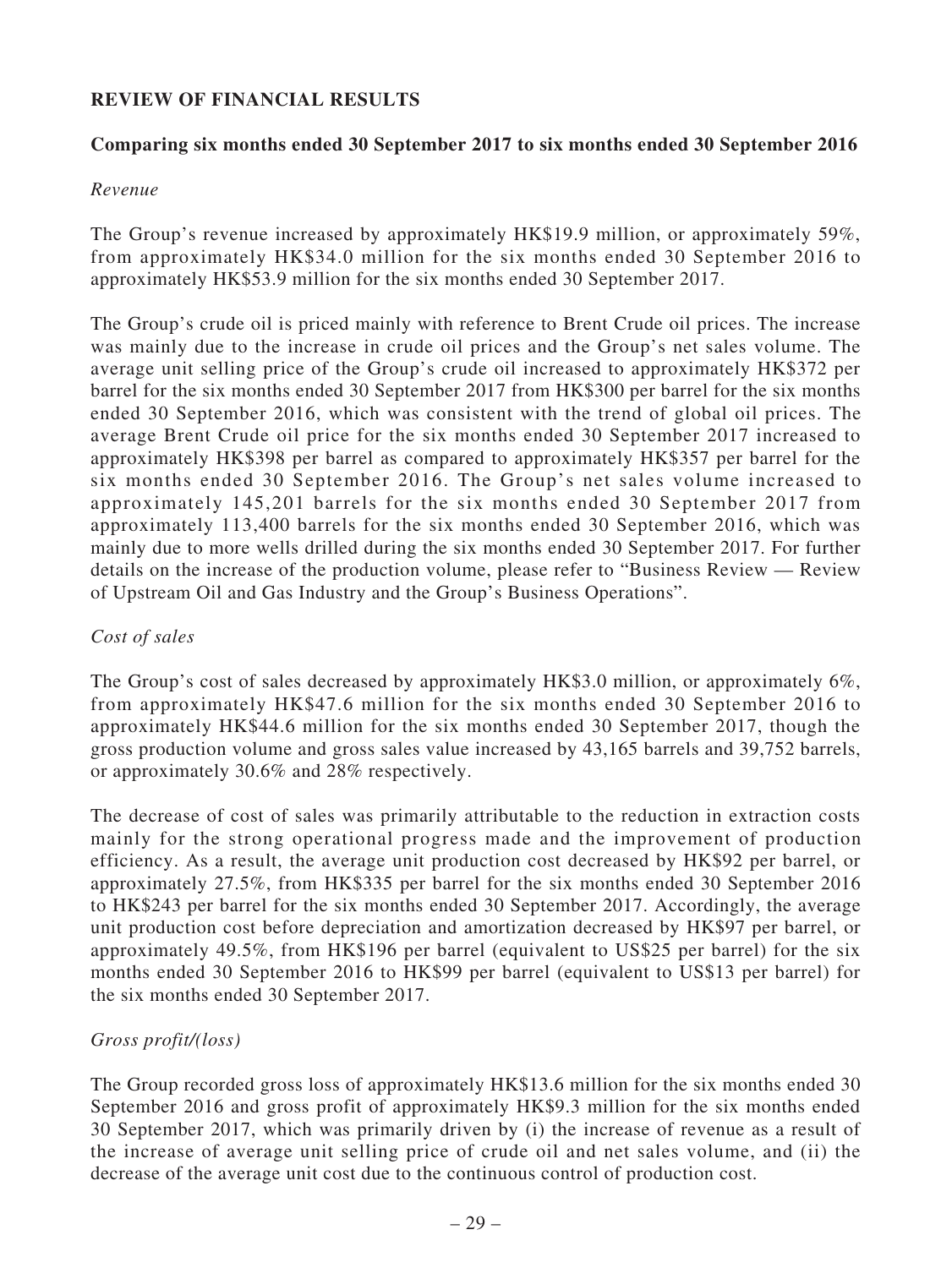#### *Administrative expenses*

The Group's administrative expenses increased by approximately HK\$16.4 million, from approximately HK\$11.3 million for the six months ended 30 September 2016 to HK\$27.7 million for the six months ended 30 September 2017. The increase in administrative expenses was primarily due to the one-off professional services expense of HK\$13.0 million incurred during the six months ended 30 September 2017 in relation to the investment regarding the Target Assets in the US.

#### *Taxes other than income tax*

The Group's taxes other than income tax increased by approximately HK\$1.2 million, or approximately 50%, from approximately HK\$2.4 million for the six months ended 30 September 2016 to approximately HK\$3.6 million for the six months ended 30 September 2017, which was mainly due to the increase in resources tax levied on the sale of crude oil primarily attributable to the rise of revenue.

### *Exploration expenses, including dry holes*

The Group explored 19 wells in Block 212 (18 completed and 1 pending for completion) during the first half of FY2017, 3 of which are exploration wells. Since all the 18 completed exploration wells were successfully competed and 100% converted to production wells, there was no dry holes during this period.

The Group's exploration expenses remained stable at approximately HK\$0.4 million and approximately HK\$0.5 million for the six months ended 30 September 2016 and 2017, respectively.

### *Listing expense and related transaction costs*

The Group recorded listing expense and related transaction costs of approximately HK\$294.4 million and HK\$66.2 million respectively for the six months ended 30 September 2016, and no such expenses were recognized for the six months ended 30 September 2017, primarily due to no further recognition of such fees as a result of the completion of the Reverse Takeover Transaction in FY2016.

The listing expense is a notional expense without any impact on the Group's net assets and cash flow.

## *Net finance income/(costs)*

The Group recorded net finance costs of approximately HK\$6.6 million for the six months ended 30 September 2016 and net finance income of approximately HK\$3.3 million for the six months ended 30 September 2017, which was primarily due to the financial income of approximately HK\$15.2 million recorded in the six months ended 30 September 2017 which mainly included the fair value gain on the financial assets recognized in the first half of FY2017, the change in fair value on the derivative component of the Convertible Note, the exchange gain and interest income recorded, netting off by finance costs of approximately HK\$11.9 million which mainly included interest expenses on the convertible bond of the Company (the "Convertible Bond") and the Convertible Note and interest on bank and other borrowings.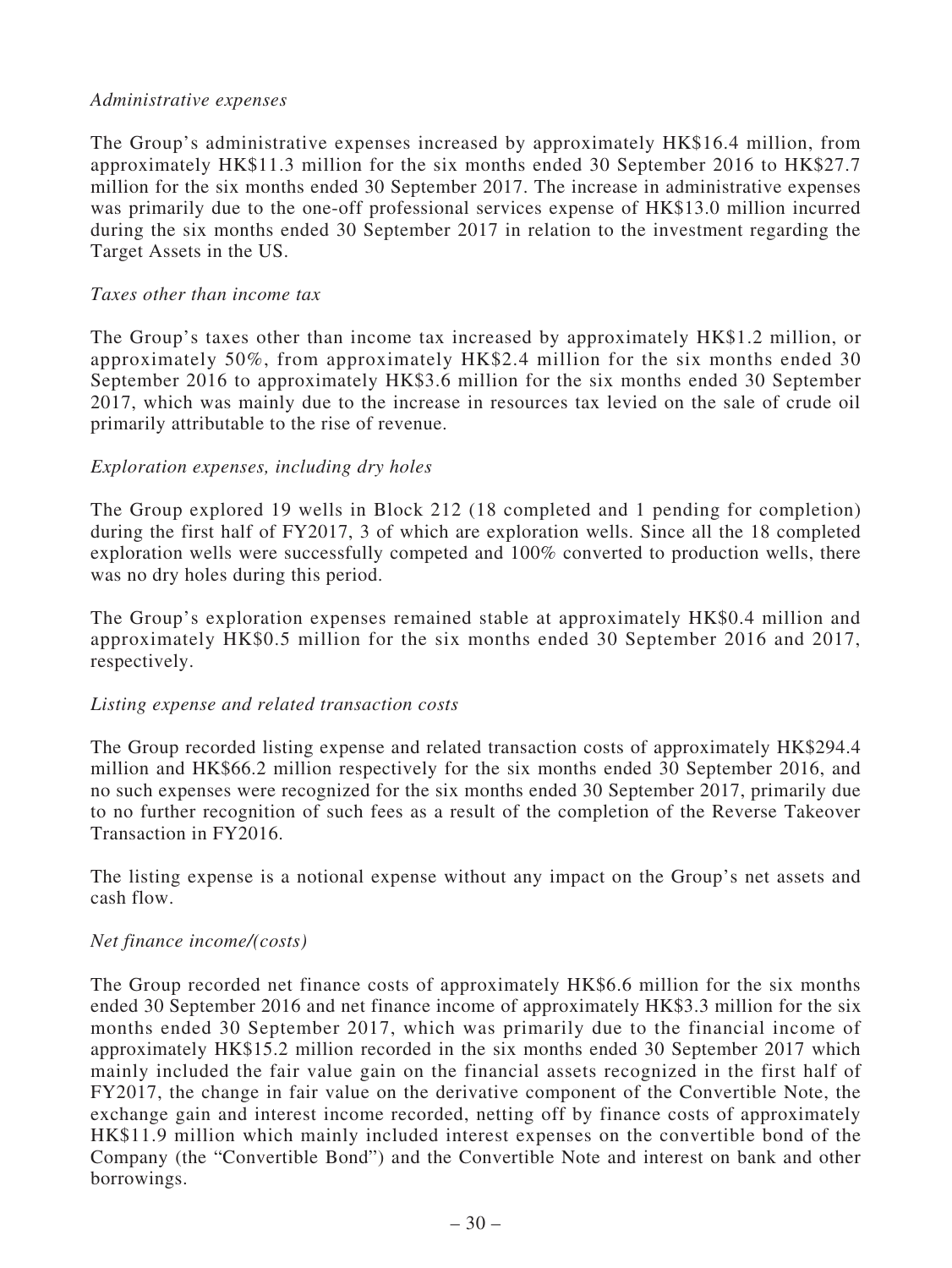## *Loss before taxation*

The Group's loss before taxation significantly decreased by approximately HK\$375.5 million from approximately HK\$394.8 million for the six months ended 30 September 2016 to approximately HK\$19.3 million for the six months ended 30 September 2017, which was primarily due to the cumulative effects of factors given above.

### *Income tax*

The Group's income tax changed from a deferred tax expense of approximately HK\$4.6 million for the six months ended 30 September 2016 to a deferred tax expense of approximately HK\$5.4 million for the six months ended 30 September 2017. The change was mainly in relation to the movements of the deferred tax assets and liabilities arising from the temporary differences of the provision for abandonment, depreciation of oil and gas properties, amortisation of intangible assets and accrued expenses.

## *Loss for the period*

The Group's loss for the period significantly decreased by approximately HK\$374.8 million from approximately HK\$399.4 million for the six months ended 30 September 2016 to approximately HK\$24.6 million for the six months ended 30 September 2017, which was primarily due to the cumulative effects of factors given above.

## *EBITDA and adjusted EBITDA*

The management of the Company prepared a reconciliation of EBITDA (earnings before interest expenses, income tax, depreciation and amortisation) and adjusted EBITDA to loss before taxation, our most directly comparable financial performance calculated and presented in accordance with HKFRS.

The management of the Company believes that EBITDA and adjusted EBITDA are financial measures commonly used in the oil and gas industry as supplemental financial measures by the management and by investors, research analysts, bankers and others to assess the Group's operating performance, cash flow and return on capital as compared to those of other companies in the oil and gas industry, and the Group's ability to take on financing. However, EBITDA and adjusted EBITDA should not be considered in isolation or construed as alternatives to profit from operations or any other measures of performance or as an indicator of the Group's operating performance or profitability. EBITDA and adjusted EBITDA fail to account for income tax, interest expenses, depreciation and amortisation.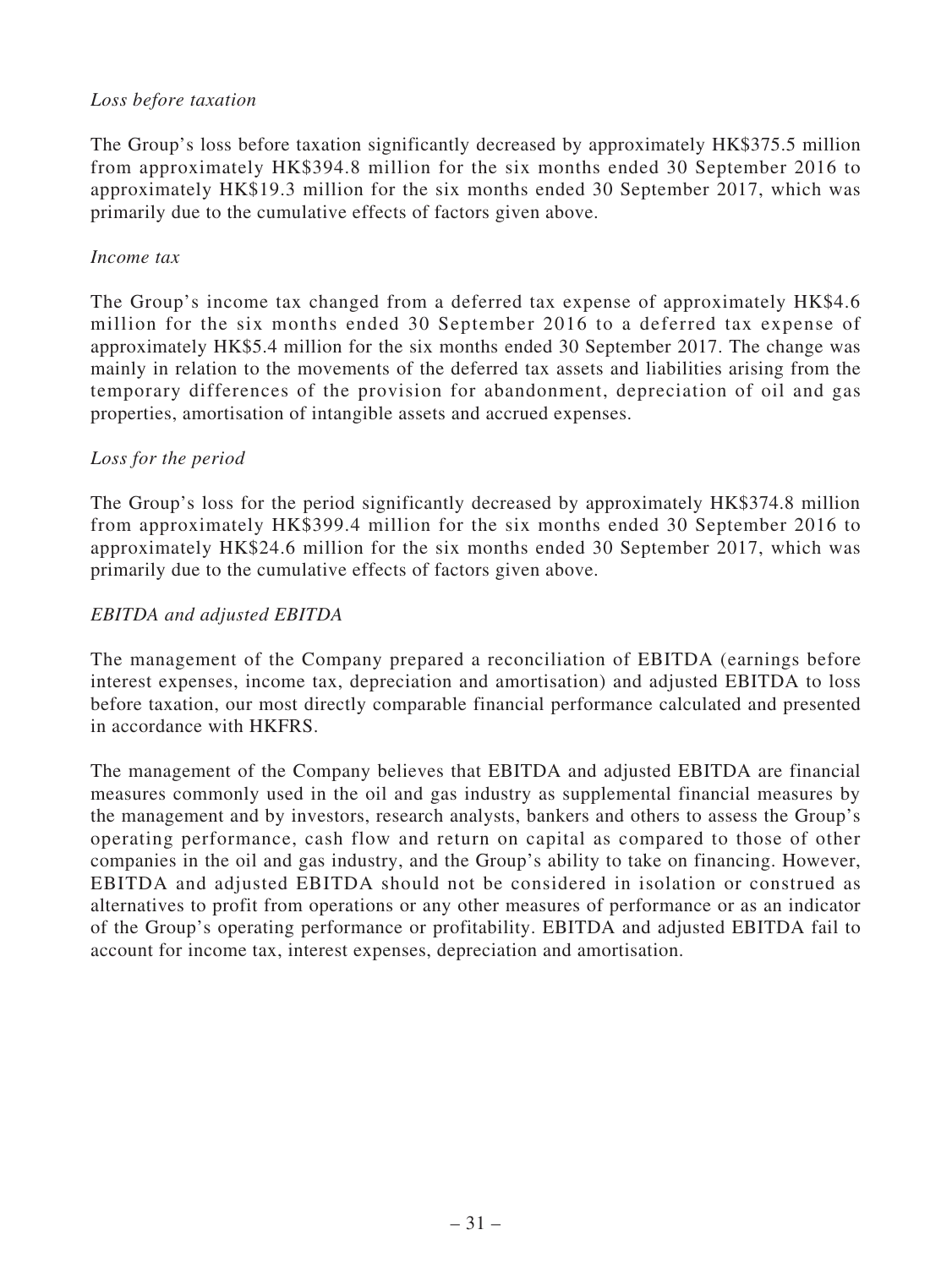The following table presents a reconciliation of EBITDA and adjusted EBITDA to loss before taxation for the periods indicated:

|                                                    | <b>Six months ended</b><br>30 September |             |  |
|----------------------------------------------------|-----------------------------------------|-------------|--|
|                                                    | 2017                                    | 2016        |  |
|                                                    | <b>HK\$'000</b>                         | HK\$'000    |  |
|                                                    | (Unaudited)                             | (Unaudited) |  |
| Loss before taxation                               | (19, 281)                               | (394, 825)  |  |
| Add: Interest expenses                             | 10,804                                  | 5,494       |  |
| Add: Depreciation and amortisation                 | 27,866                                  | 21,044      |  |
| <b>EBITDA</b>                                      | 19,389                                  | (368, 287)  |  |
| Add: Listing expense and related transaction costs |                                         | 360,620     |  |
| Add: Cost related to the investment regarding the  |                                         |             |  |
| <b>Target Assets</b>                               | 13,000                                  |             |  |
| <b>Adjusted EBITDA</b>                             | 32,389                                  | (7,667)     |  |

The Group's EBITDA changed from a loss of approximately HK\$368.3 million for the six months ended 30 September 2016 to a profit of approximately HK\$19.4 million for the six months ended 30 September 2017. The increase was primarily attributable to (i) no further recognition of significant listing expense and related transaction costs as a result of the completion of the Reverse Takeover Transaction; and (ii) the increase in crude oil prices and net sales volume.

The Group's adjusted EBITDA changed from a loss of approximately HK\$7.7 million for the six months ended 30 September 2016 to a profit of approximately HK\$32.4 million for the six months ended 30 September 2017, which was primarily attributable to the increase in crude oil prices and net sales volume.

## **LIQUIDITY AND FINANCIAL RESOURCES**

The Group finances its operations primarily through a combination of bank and other borrowings and proceeds from the Subscription and the CN Subscription. For further details of use of proceeds from the Subscription and the CN Subscription, please refer to "Business Review — Use of Proceeds from the Subscription and the Convertible Note Subscription".

The Group's cash and cash equivalents are mostly denominated in US\$, HK\$ and RMB. As at 30 September 2017, the Group had unpledged cash and bank deposits of approximately HK\$524.6 million (31 March 2017: HK\$1,134.5 million).

As at 30 September 2017, the Group had no outstanding entrusted loans (31 March 2017: Third party unsecured entrusted loans of approximately HK\$101.4 million).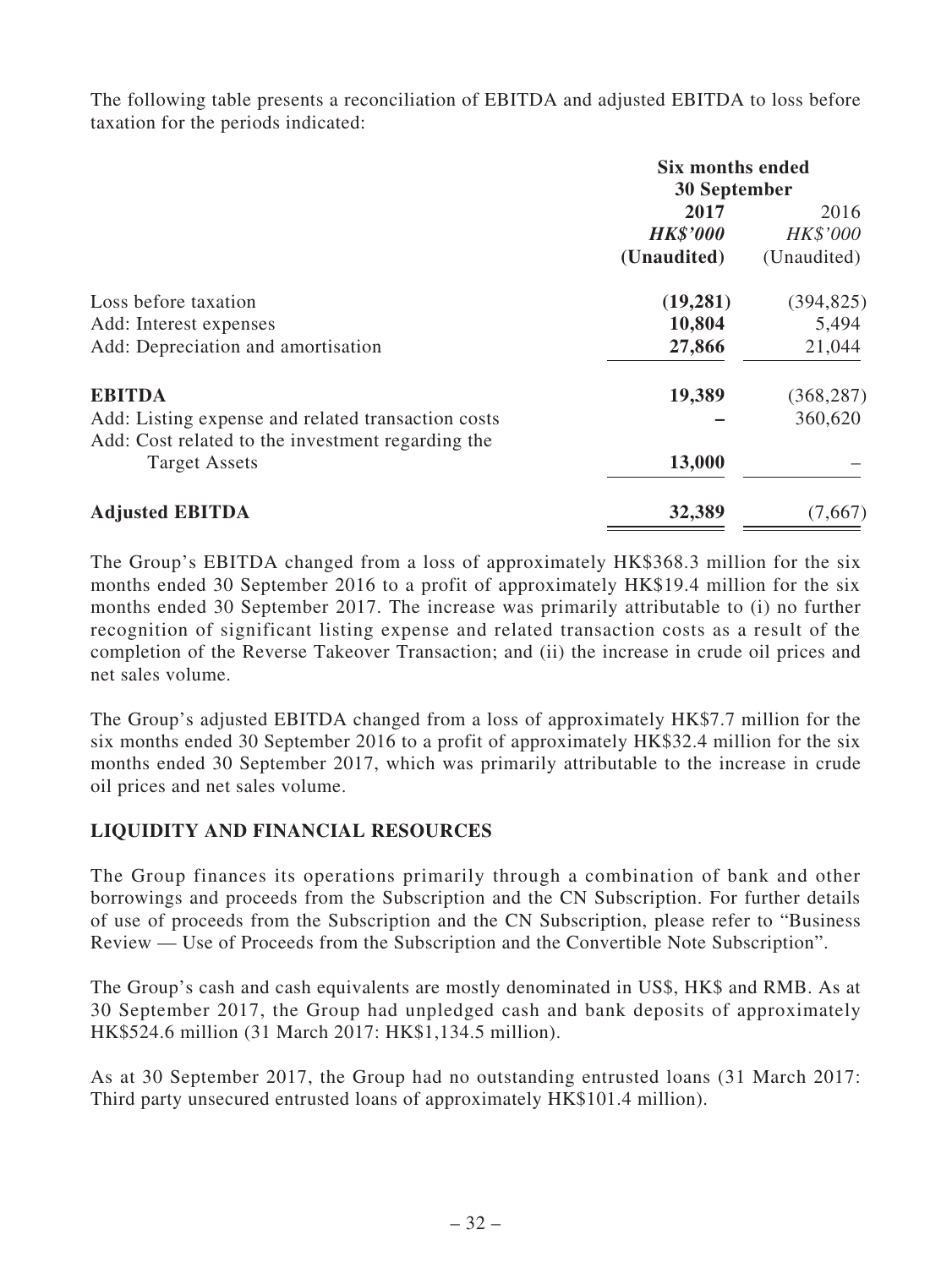As at 30 September 2017, the Group had a Convertible Note with carrying amount of approximately HK\$226.6 million (31 March 2017: HK\$222.6 million). The principal amount of the Convertible Note is HK\$250 million (the "CN Principal Amount") pursuant to the convertible note subscription agreement and that no interest shall be payable on the entire CN Principal Amount.

As at 30 September 2017, the Group had Convertible Bond with carrying amount of approximately HK\$64.2 million (31 March 2017: HK\$116.5 million). The aggregate principal amount of the Convertible Bond is HK\$96.8 million, with the maturity date of 30 April 2022 and payable at an interest rate of 1% per annum. The Convertible Bond with the principal amount of approximately HK\$23.2 million held by Tanisca Investments Limited ("Tanisca") was fully converted into 344,754,077 ordinary shares of the Company during the first half of FY2017.

Save as the information disclosed above or otherwise in this unaudited interim results announcement, the Group had no outstanding mortgage, pledge, debentures or other loan capital issued or agreed to be issued, bank overdrafts, borrowings, liabilities under acceptance or other similar liabilities, hire purchase and finance lease commitments, or any guarantees or other material contingent liabilities as at 30 September 2017.

The Group has not used any financial instrument to hedge potential fluctuation in interest rates and exchange rates.

As at 30 September 2017, the Group's gearing ratio (ratio of the sum of total bank and other borrowings, the Convertible Bond and the Convertible Note to the total assets) was approximately 10.8% (31 March 2017: 15.5%).

# **CHARGES ON GROUP ASSETS**

As at 30 September 2017, the Group did not have any charges on its assets (31 March 2017: Nil).

# **FUTURE PLANS FOR MATERIAL INVESTMENTS OR CAPITAL ASSETS**

The Group has been actively exploring opportunities for investments in natural gas industry in North America.

Save as disclosed above, the Group did not have any concrete future plans for material investments or capital assets as at 30 September 2017. However, the Group always seeks for new investment opportunities in its operations to broaden the revenue and profit potential of the Group and enhance shareholders' value in the long term.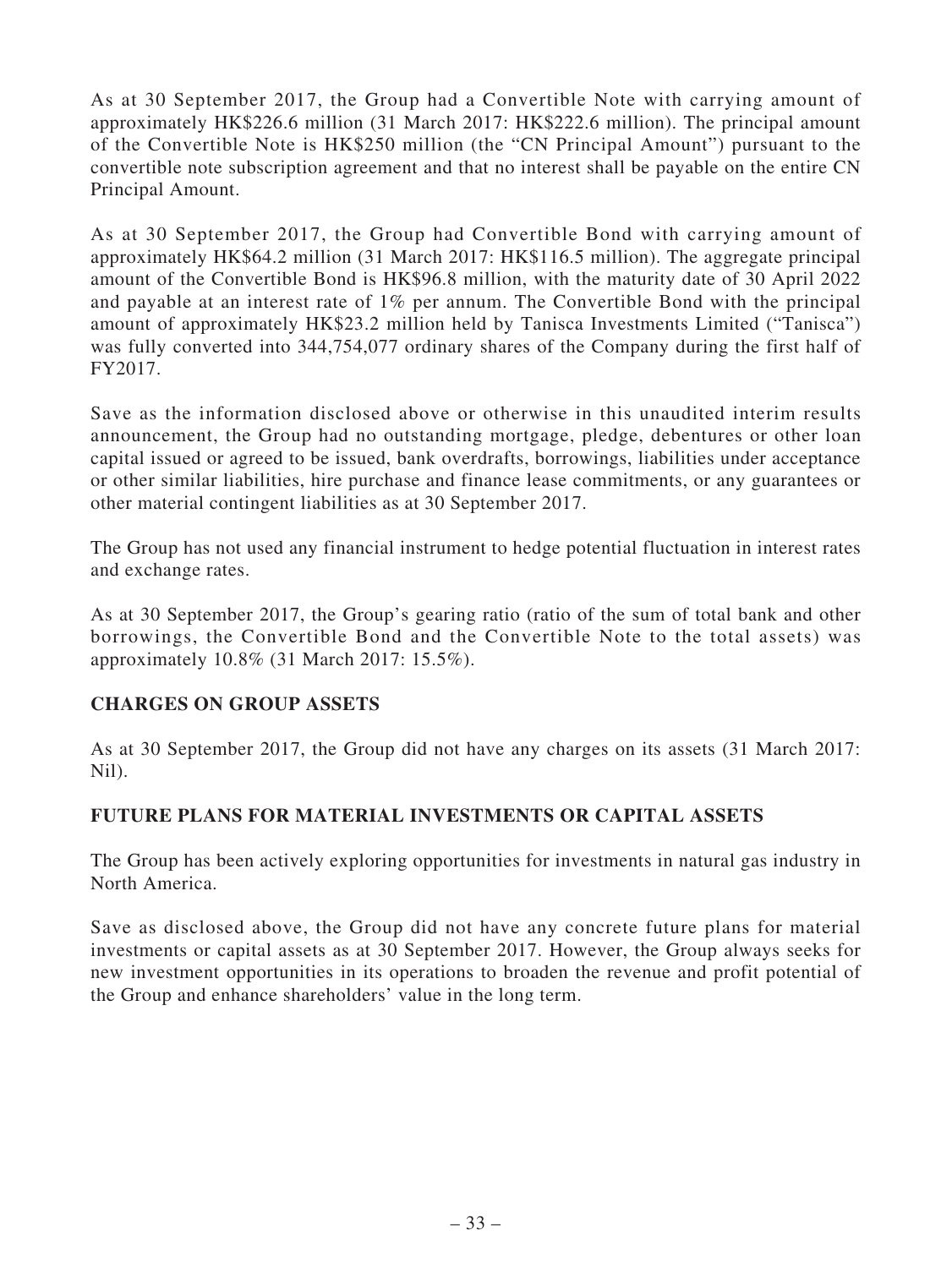# **ACQUISITIONS AND DISPOSALS (INCLUDING ANY SIGNIFICANT INVESTMENTS)**

Please refer to the section headed "Investment regarding oil and gas assets in the US" above for the Company's investment regarding certain oil and gas assets in the US and the section headed "Investment regarding natural gas business along the industry chain" for the Company's investment regarding certain natural gas business in China.

Save as disclosed above, the Group did not hold any significant investments during the six months ended 30 September 2017.

## **CONTINGENT LIABILITIES**

Hongbo Mining has been involved in a legal dispute with 北京炅湘鈺技術開發有限公司 (Beijing Jiongxiangyu Technology Development Co. Ltd.\*) (the "Claimant"), the details of which can be found in the section headed "History and Business of the PRC Target — Litigation" and note 31 of Section B to "Appendix III — Accountants' Report of the PRC Target" in the RTO Circular. The Supreme People's Court of the PRC ("PRC Supreme Court") issued a judgment on 19 June 2017 in the re-trial initiated by the Claimant (the "Judgment"). Pursuant to the Judgment, the PRC Supreme Court dismissed the Claimant's case against Hongbo Mining on the ground that the latter was not a contracting party to the agreement which was the subject matter of the dispute. The PRC Supreme Court also stated that the Judgment was a final judgment.

Save as disclosed above, so far as known to the Directors, as at 30 September 2017, there was no other litigation, arbitration or claim of material importance in which the Group is engaged or pending or which was threatened against the Group.

### **COMMITMENTS**

### **Capital commitments**

As at 30 September 2017, the Group had capital commitments of approximately HK\$38.3 million (31 March 2017: HK\$28.6 million) contracted but not provided for the acquisition of property, plant and equipment, and the provision of future funding under the Credit Agreement.

### **Operating lease commitments**

As at 30 September 2017, the Group had operating lease commitments as lessee of approximately HK\$1.3 million (31 March 2017: HK\$2.2 million).

### **INTERIM DIVIDEND**

The Directors do not recommend the payment of an interim dividend for the six months ended 30 September 2017 (31 March 2017: Nil).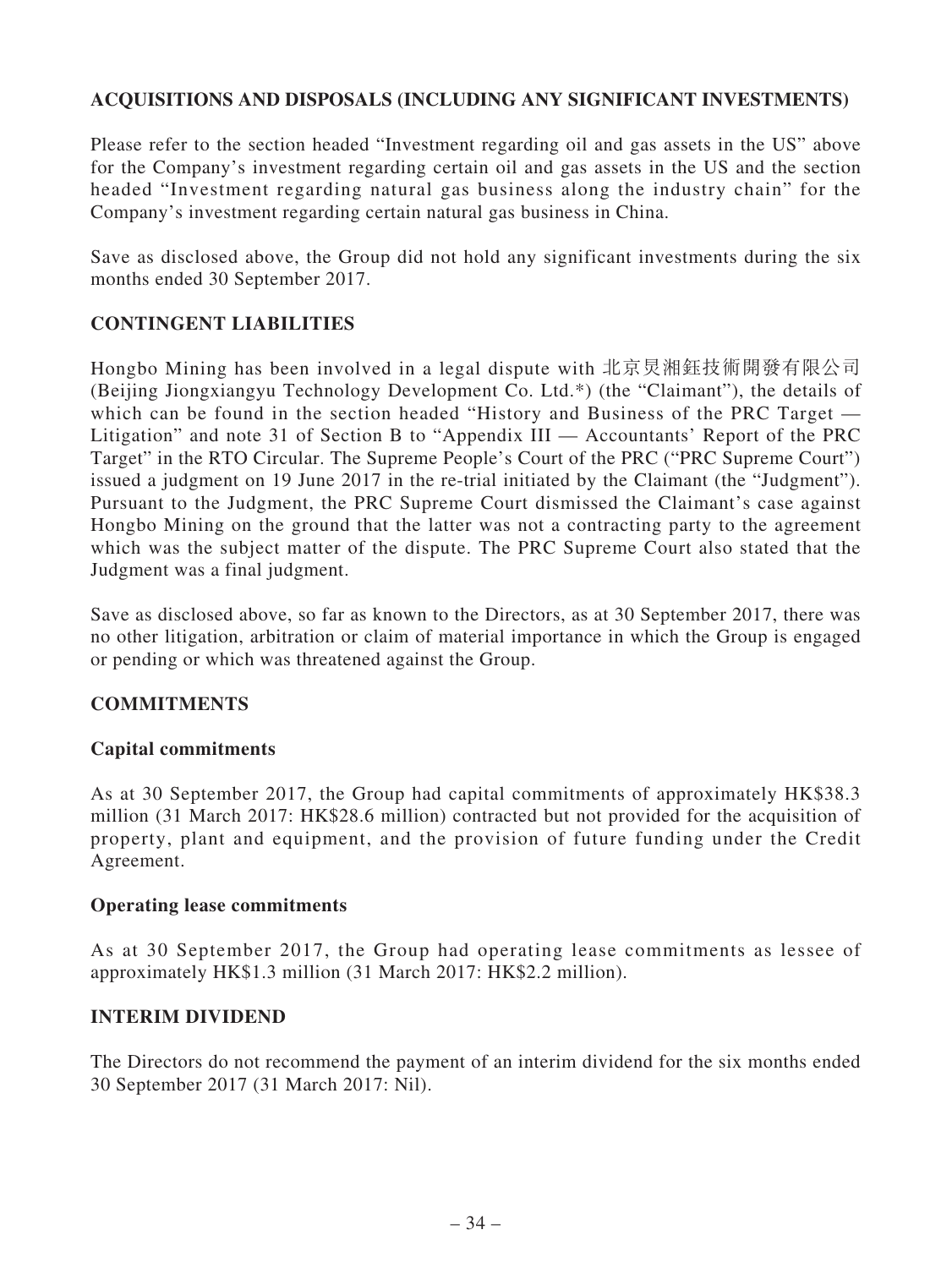## **EMPLOYEES**

As at 30 September 2017, the Group had 102 (31 March 2017: 97) employees in Hong Kong and the PRC. For the six months ended 30 September 2017, the total staff costs (including the Directors' emoluments) amounted to approximately HK\$12.9 million (Six months ended 30 September 2016: HK\$7.1 million). Employees' remuneration package was reviewed periodically and determined with reference to the performance of the individual and the prevailing market practices. Employees' remuneration package includes basic salary, year-end bonus, medical and contributory provident fund.

## **AUDIT COMMITTEE**

The Audit Committee currently comprises two independent non-executive Directors, namely, Mr. Chau Shing Yim David (Chairman) and Mr. Shi Cen, and one non-executive Director, namely, Mr. Lin Dongliang. The Audit Committee has adopted the terms of reference which are in line with the Corporate Governance Code as set out in Appendix 14 to the Listing Rules (the "CG Code"). The Group's unaudited interim results for the six months ended 30 September 2017 have been reviewed by the Audit Committee.

## **CHANGES IN INFORMATION OF DIRECTORS**

The changes in certain information of Directors subsequent to the date of the 2017 annual report of the Company are set out below pursuant to Rule 13.51B(1) of the Listing Rules:

Mr. Wang Jingbo, an executive director of the Company, has been appointed as a director of Fang Holdings Limited, a company listed on the New York Stock Exchange (the "NYSE") (NYSE: SFUN), with effect from 20 June 2017.

Mr. Shong Hugo, a non-executive director of the Company, has been appointed as a nonexecutive director of iOne Holdings Limited (stock code: 982), a company listed on the Main Board of the Stock Exchange, with effect from 15 September 2017.

Mr. Lin Dongliang, a non-executive director of the Company, is also a director of 朗新科技股 份有限公司(LongShine Technology Co., Ltd.\*) (stock code: 300682), which was listed on the Shenzhen Stock Exchange in August 2017.

Save as disclosed above, there is no other change in information of the Directors required to be disclosed pursuant to Rule 13.51B(1) of the Listing Rules.

## **PURCHASE, SALE OR REDEMPTION OF LISTED SECURITIES OF THE COMPANY**

Neither the Company nor any of its subsidiaries purchased, sold or redeemed any of the Company's listed securities during the six months ended 30 September 2017.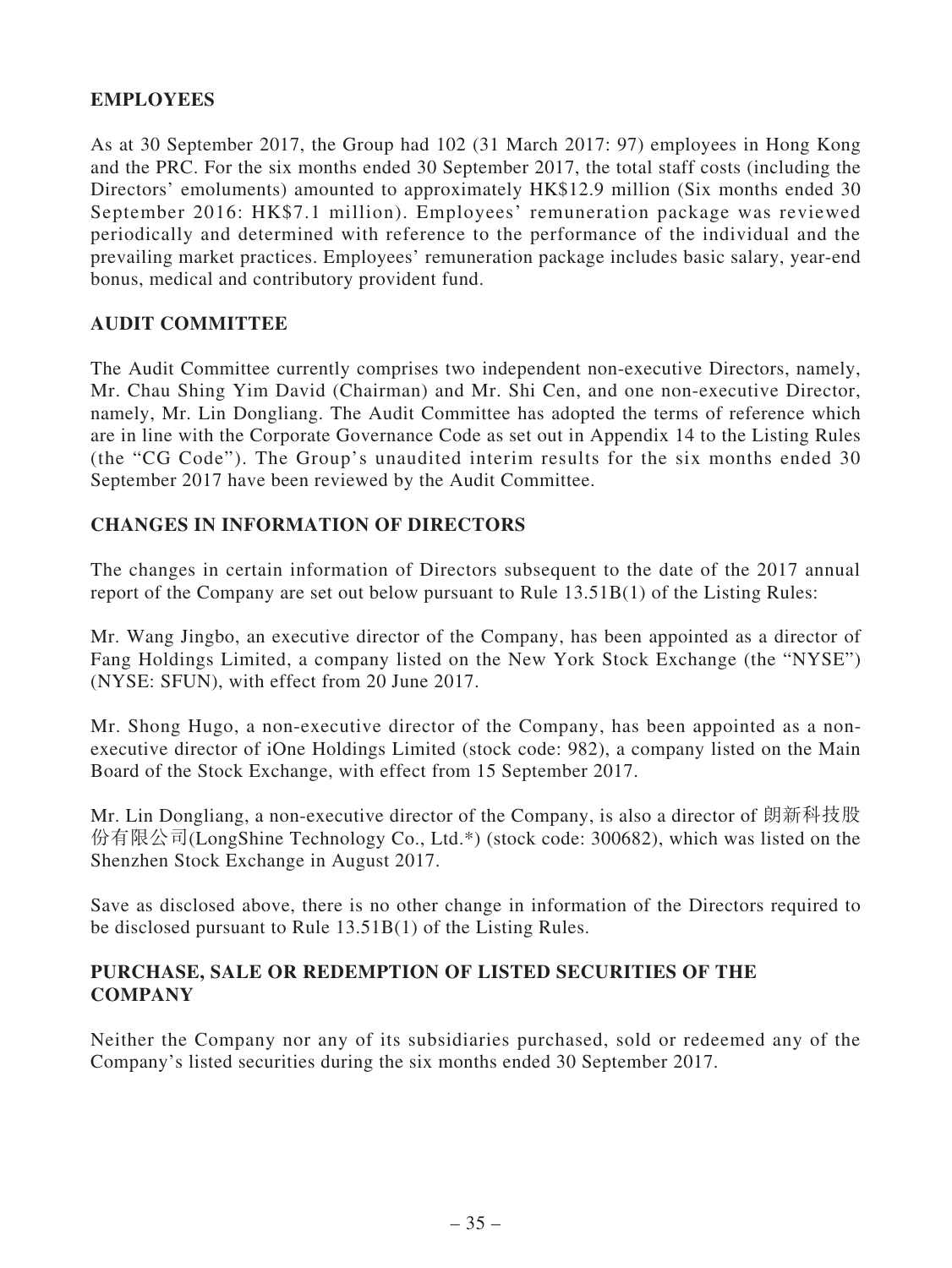# **CORPORATE GOVERNANCE**

## **Compliance with the Model Code for Securities Transactions by Directors**

The Company has adopted the Model Code as set out in Appendix 10 to the Listing Rules as its own code of conduct regarding Directors' securities transactions. Having made specific enquiry of the current Directors, the current Directors confirmed that they have complied with the required standards set out in the Model Code throughout the six months ended 30 September 2017.

## **Compliance with Corporate Governance Code**

In the opinion of the Board, the Company had complied with the applicable CG Code during the six months ended 30 September 2017, except that:

CG Code provision A.2.1 stipulates that the roles of chairman and chief executive should be separate and should not be performed by the same individual. At present, Mr. Wang Jingbo is both the Chairman of the Board and the Chief Executive Officer of the Company. The Board is of the opinion that such arrangement will not result in undue concentration of power and is conducive to the efficient formulation and implementation of the Company's strategies thus allowing the Company to develop its business more effectively.

## **NON-COMPETITION DEED**

As disclosed in the RTO Circular, each of the Controlling Shareholders (as defined in the RTO Circular) and Lin Dongliang (together, the "Covenantors") have entered into a Non-Competition Deed (as defined in the RTO Circular) in favour of the Company (for itself and for the benefit of its subsidiaries). With reference to the RTO Circular, the Company organised a working meeting with the Covenantors in which the Company reviewed their business portfolios and considered that there was no opportunity to operate a Restricted Business (as defined in the RTO Circular).

The Company has received confirmations from each of the Covenantors on full compliance with the Non-Competition Deed for the six months ended 30 September 2017.

The independent non-executive Directors have reviewed the confirmations provided by the Covenantors, and concluded that each of the Covenantors complied with the relevant terms of the Non-Competition Deed for the six months ended 30 September 2017.